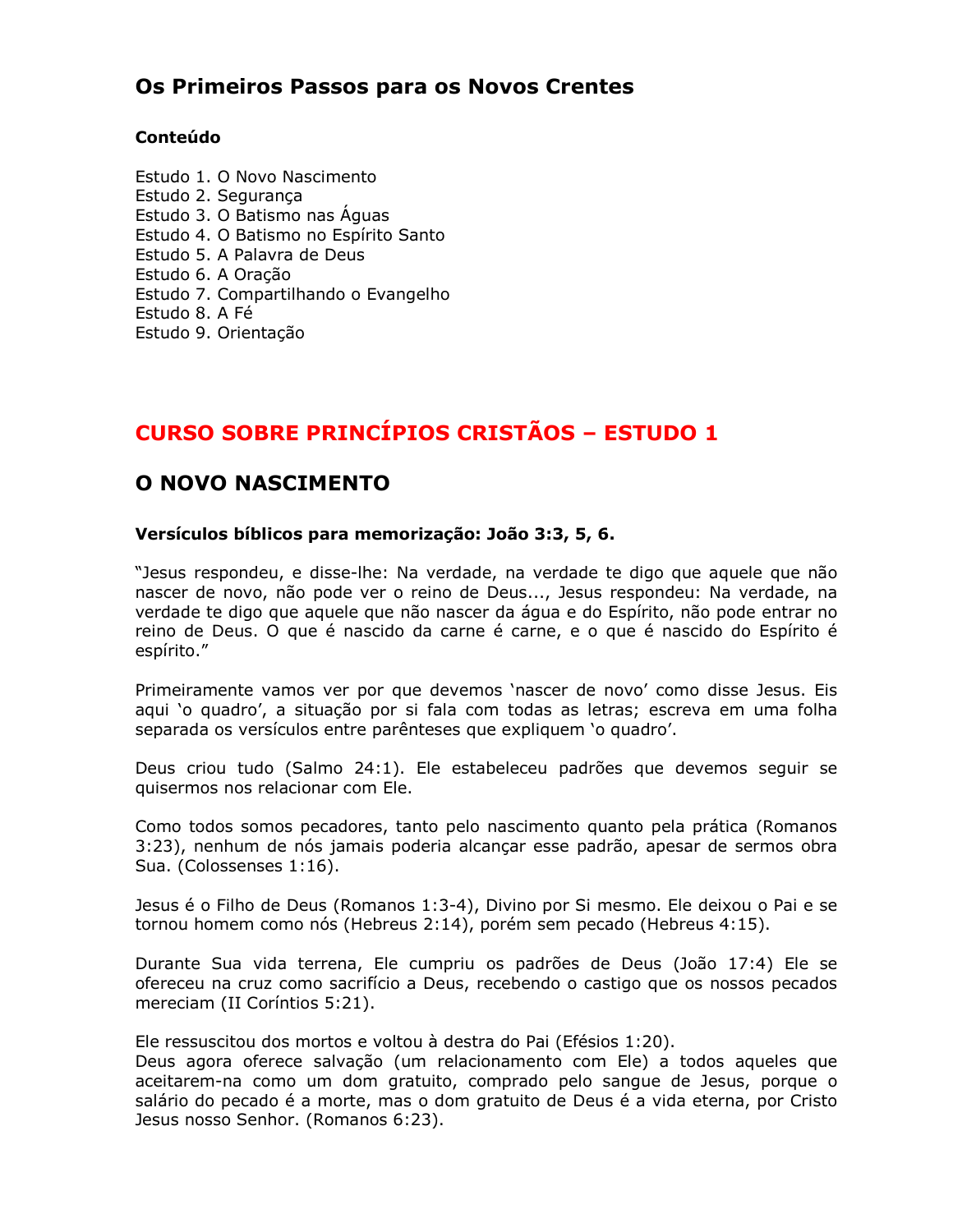Então podemos entender porque Pedro disse "E em nenhum outro há salvação, porque também debaixo do céu nenhum outro nome há, dado entre os homens, pelo qual devamos ser salvos." (Atos 4:12).

#### Como, então, você se torna cristão?

Como nosso quadro demonstra e os nossos versículos para memorização dizem, precisamos nascer de novo na família de Deus através da Fé (crenca) no sacrifício que Jesus fez em nosso favor. Isto é claramente ilustrado em João 1:12-13 que diz "Mas, a todos quantos o receberam, deu-lhes o poder de serem feitos filhos de Deus, aos que crêem no seu nome; Os quais não nasceram do sangue, nem da vontade da carne, nem da vontade do homem, mas de Deus.

#### Podemos ver então, que NÃO somos cristãos porque:

1. Nascemos em um país "cristão". Billy Graham certa vez disse "Você pode ter nascido em uma garagem, mas isso não te torna um automóvel." O único reino espiritual no qual nascemos naturalmente é o reino de Satanás, o 'reino das trevas' (Colossenses 1:13).

2. Temos pais cristãos. A vida espiritual não é feita de carne e sangue, Deus não tem netos, somente filhos, (João 3:6). Cada geração precisa conhecer Deus, por si mesma.

3. Fazemos o nosso melhor e vivemos uma boa vida, não prejudicamos ninguém. A Bíblia ensina que a salvação "não vem das obras", (Efésios 2:8-9). Não é o que fazemos ou mesmo o que não fazemos que nos torna cristãos.

4. Fomos batizados quando bebês. As escrituras nada dizem sobre isso e elas são o nosso quia (veja o ESTUDO 3).

5. Passamos por algum ritual ou participamos de um sacramento (batismo ou partir do pão). Veja Gálatas 6:15 e Hebreus 10:11-14.

6. Frequentamos uma igreja (I João 2:19).

Nenhuma dessas coisas é eficaz, precisamos "nascer de novo". É uma experiência íntima, um encontro com Jesus Cristo que nos coloca em um relacionamento de retidão para com Deus, como Seus filhos. As pessoas às vezes chamam a isto de "ser salvo", "converter-se" ou "nascer de novo." Para você como indivíduo, tal experiência é a coisa mais vital no mundo. Ela se divide em duas partes: "arrependimento diante de Deus... e fé em nosso Senhor Jesus Cristo." (Atos 20:21). Você recebe esse dom gratuito quando:

1. Vê o pecado como obstáculo à retidão para com Deus.

2. Reconhece a futilidade de seus próprios esforços para obter o favor de Deus.

3. Com a ajuda de Deus se determina a renunciar ao pecado – o arrependimento.

4. Percebe que Jesus é o ÚNICO caminho para a salvação.

5. Reconhece que confiar nEle significa submeter sua vida totalmente a Ele, como seu Senhor.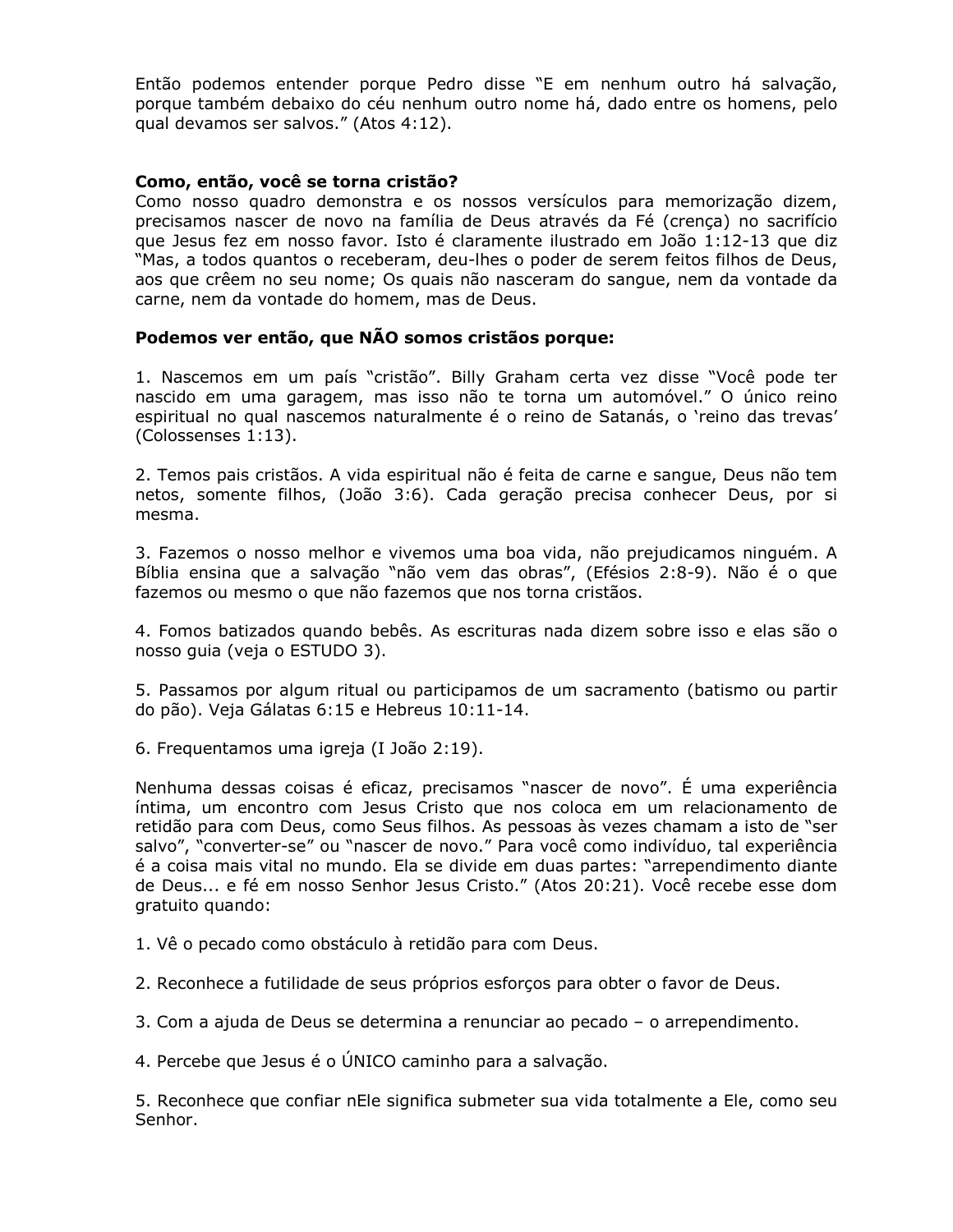6. Você O recebe pessoalmente, pela fé, como seu Salvador e Senhor.

Você agora tem a VIDA ETERNA! Você é SALVO! Você é NASCIDO DE NOVO! Você faz parte da FAMÍLIA DE DEUS! Pela fé naquilo que Deus prometeu - II Pedro 1:3-4.

Escreva e analise estes versículos bíblicos:-

João 9:16

João 5:24

Romanos 10:9

#### O que ocorre no Novo Nascimento?

Eis aqui algumas das coisas que acontecem. Mas existem muitas outras!

1. Nascido de Deus - veja João 1:12-13 acima.

2. Uma nova criatura - escreva em uma folha separada II Coríntios 5:17.

3. Um novo reino - escreva também Colossenses 1:13.

4. Passou da morte para a vida - veja João 5:24 acima.

5. Remido (resgatado) - I Pedro 1:18-19: "Sabendo (reconhecendo) que não foi com coisas corruptíveis, como prata ou ouro, que fostes resgatados (remidos) da vossa vã maneira de viver que por tradição recebestes dos vossos pais, mas com o precioso sanque de Cristo, como de um cordeiro imaculado e incontaminado."

6. Salvo do pecado - escreva Matheus 1:21, Efésios 1:7, Colossenses 1:14.

7. Comunhão com Deus e com Seus filhos - 1 João 1:3 "O que vimos e ouvimos, isso vos anunciamos, para que também tenhais comunhão conosco; e a nossa comunhão é com o Pai, e com seu Filho Jesus Cristo."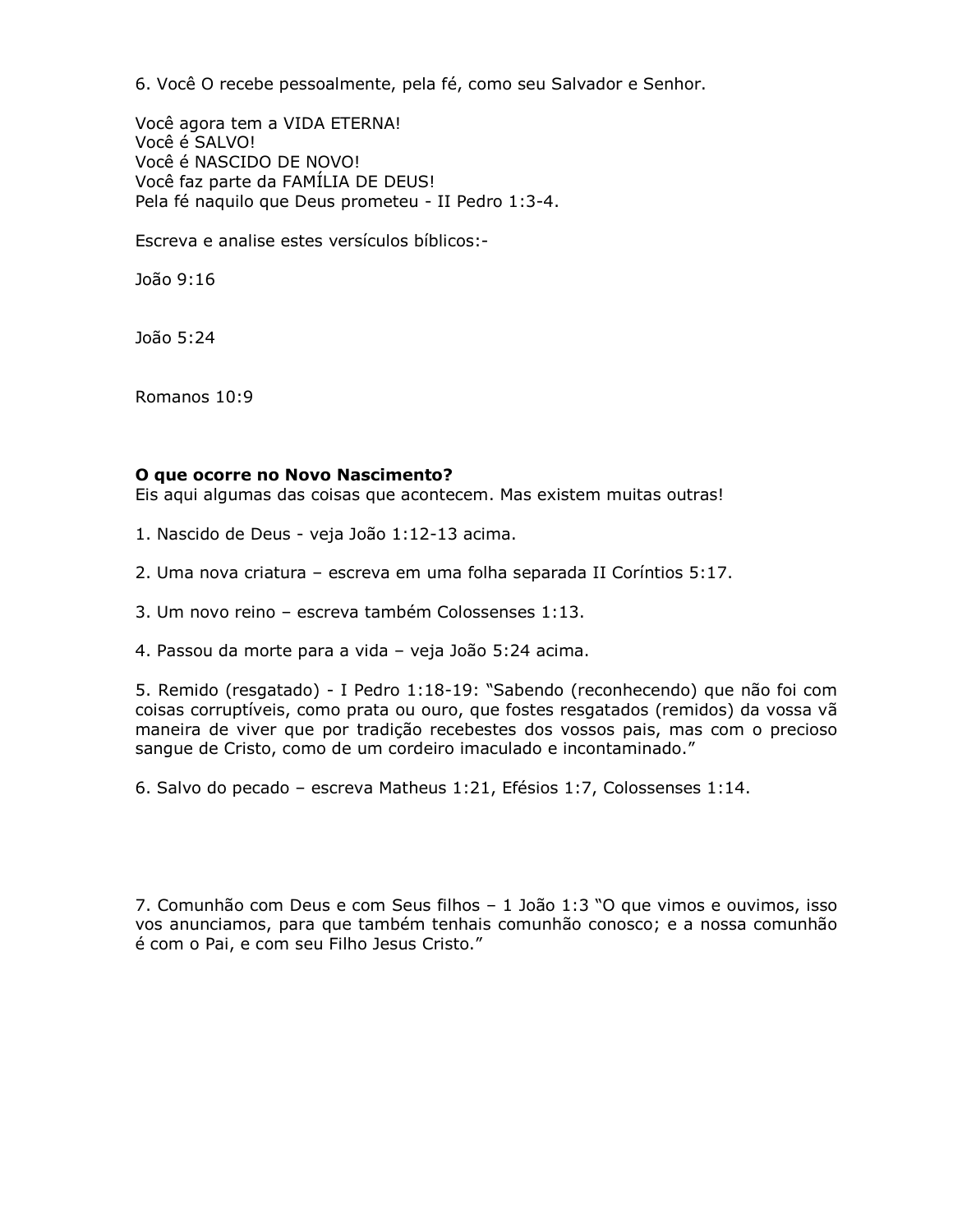### **SEGURANÇA**

#### Versículos bíblicos para memorização: I João 5:11-13

"E o testemunho é este: que Deus nos deu a vida eterna; e esta vida está em seu Filho. Quem tem o Filho tem a vida; quem não tem o Filho de Deus não tem a vida. Estas coisas vos escrevi a vós, os que credes no nome do Filho de Deus, para que saibais que tendes a vida eterna, e para que creiais no nome do Filho de Deus."

Tendo agora entendido a importância de ser "nascido de novo" em nosso último estudo, precisamos chegar a um lugar onde possamos 'relaxar nas coisas de Deus'. Se duvidarmos de nossa salvação este relaxamento será impossível, seria como sentar-se em uma cadeira da qual você duvida suportar o seu peso.

É interessante e proveitoso ler a primeira epístola de João, onde existem pelo menos 30 referências às coisas que podemos "saber". Vejas quantas você conseque encontrar e combine-as com os sete pontos abaixo. (Observe especialmente I João  $2:3, 2:20,$ 

 $3.2, 3:19 \text{ e } 5.13$ ).

#### Como posso ter certeza de que sou salvo?

Quando buscamos na Bíblia, descobrimos que existem muitos meios pelos quais podemos ter certeza da salvação. Aqui estão sete principais meios de nos assegurarmos e vale a pena notar que todos são evidências objetivas; em nenhum lugar as escrituras nos dizem que somos salvos porque nos "sentimos salvos" - Veja novamente em João 3:6 e note que os sentimentos se originam na carne.

1. O ENSINO CLARO DA PALAVRA DE DEUS QUE RECEBEMOS PELA FÉ

Em João 6:37, Jesus disse:

A Bíblia é muito clara sobre sermos salvos por colocarmos nossa confiança no Senhor Jesus Cristo, podemos crer na obra de Deus - veja Hebreus 6:16-20, João 6:68, onde Pedro disse a Jesus, "Senhor" e Marcos 4:13-20. Se já cumprimos a condição de pedir a Cristo que entre em nossas vidas, a Bíblia - A Palavra de Deus - nos diz que somos salvos. Escreva Romanos 10:13 e também Gálatas 3:26.

2. O TESTEMUNHO INTERNO DO ESPÍRITO SANTO DE QUE NOS TORNAMOS FILHOS DE DEUS

Romanos 8:15-16 diz

Isto não é um 'sentimento' ou uma 'emoção', mas muito mais uma consciência nascida na profundidade de nosso espírito de que somos filhos de Deus, de que somos pessoas do Espírito - João 6:63, Gálatas 4:6-7

3. A DESCOBERTA DE OUE, ENOUANTO OBEDECERMOS A SUA VONTADE, DEUS ESTARÁ TRABALHANDO CONOSCO.

Deus Se compromete com aqueles que são Seus filhos e promete revelar-Se ao Seu povo e através dele. Filipenses 2:12: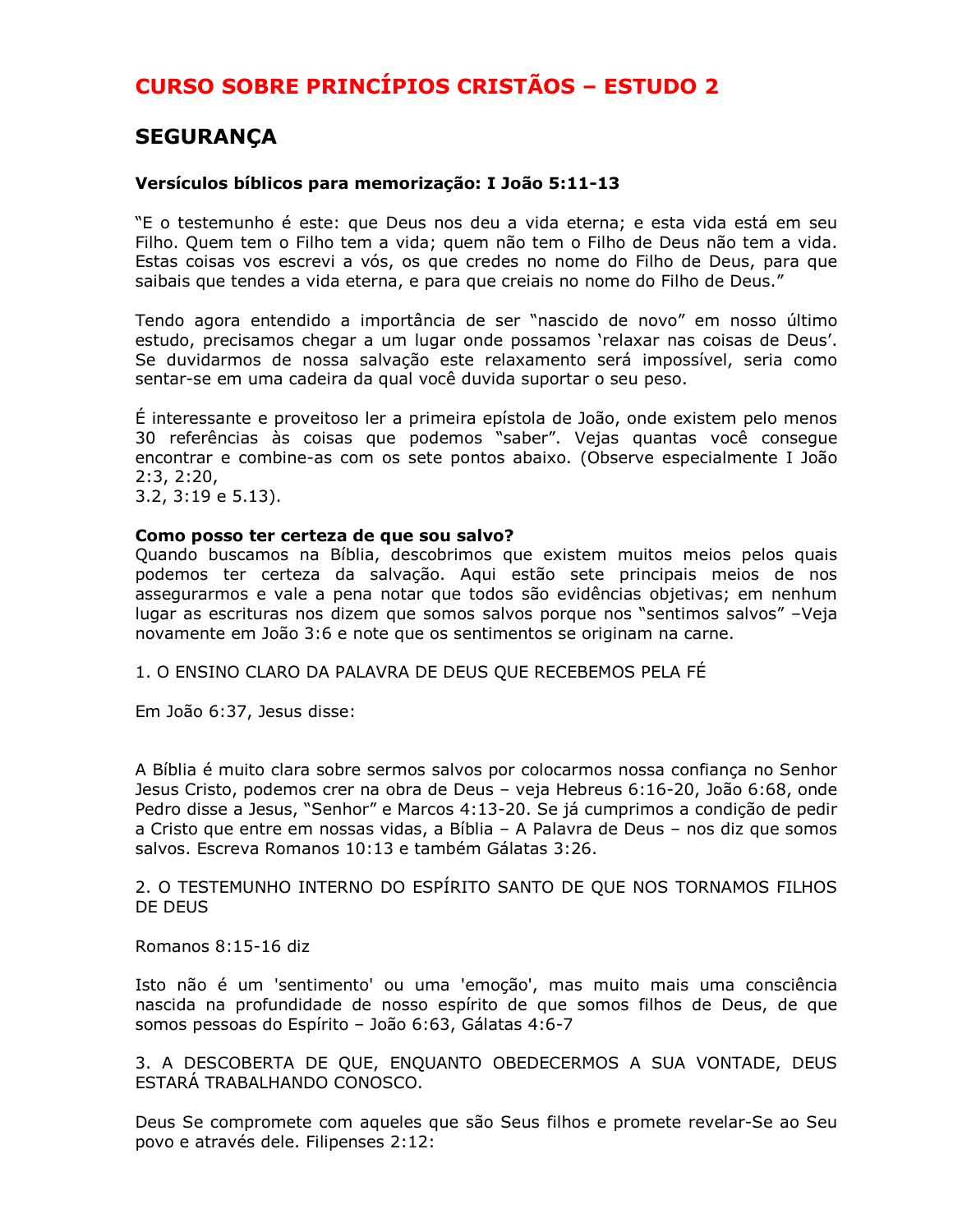(veja também Tiago 2:21-24, Romanos 6:15-18, Marcos 16:16-18).

4. O DESEJO DE TORNAR-SE COMO O SENHOR JESUS Romanos 8:29 nos diz:

Quando dedicamos nossas vidas a Cristo, Ele começa a nos transformar, fazendo-nos semelhantes a Ele.

Veja também I Tessalonicenses 5:5-6, II Coríntios 3:15-18, I Pedro 1:14-16)

5. O PROCESSO DE PURIFICAÇÃO A QUE CRISTO NOS SUBMETE

Veja o que diz Romanos 5:3-5

Jesus foi perfeito e aprendeu a ser obediente através do sofrimento. (Hebreus 5:8-9), e nós também somos aperfeiçoados e aprendemos a obedecer da mesma forma (Filipenses 3:10-11). Veja também Hebreus 12:4-11.

#### 6. O AMOR DOS IRMÃOS

Veja particularmente I João 3:14 que diz

Nós sabemos que passamos da morte para a vida, porque amamos os irmãos. Quem não ama a seu irmão permanece na morte. Veja também João 13:34-35, e I Pedro  $1:22-23.$ 

#### 7. BATISMO NO ESPÍRITO

Escreva II Coríntios 5:5

Agora leia também Atos 5:32, Efésios 1:13-14, Hebreus 2:3-4. Veja como o batismo no Espírito Santo é referido como um "selo" e um "depósito".

Outros versículos relevantes para o assunto de hoje podem ser encontrado em Filipenses 3:20-21, Efésios 4:22-24, Colossenses 3:9-10, Tito 2:11-14.

À luz de tudo isto, você poderia DIZER COM CONFIANÇA QUE É NASCIDO DE NOVO? (II Timóteo 1:12). Depois espere crescer em Deus e prosseguir tendo mais experiências com Ele.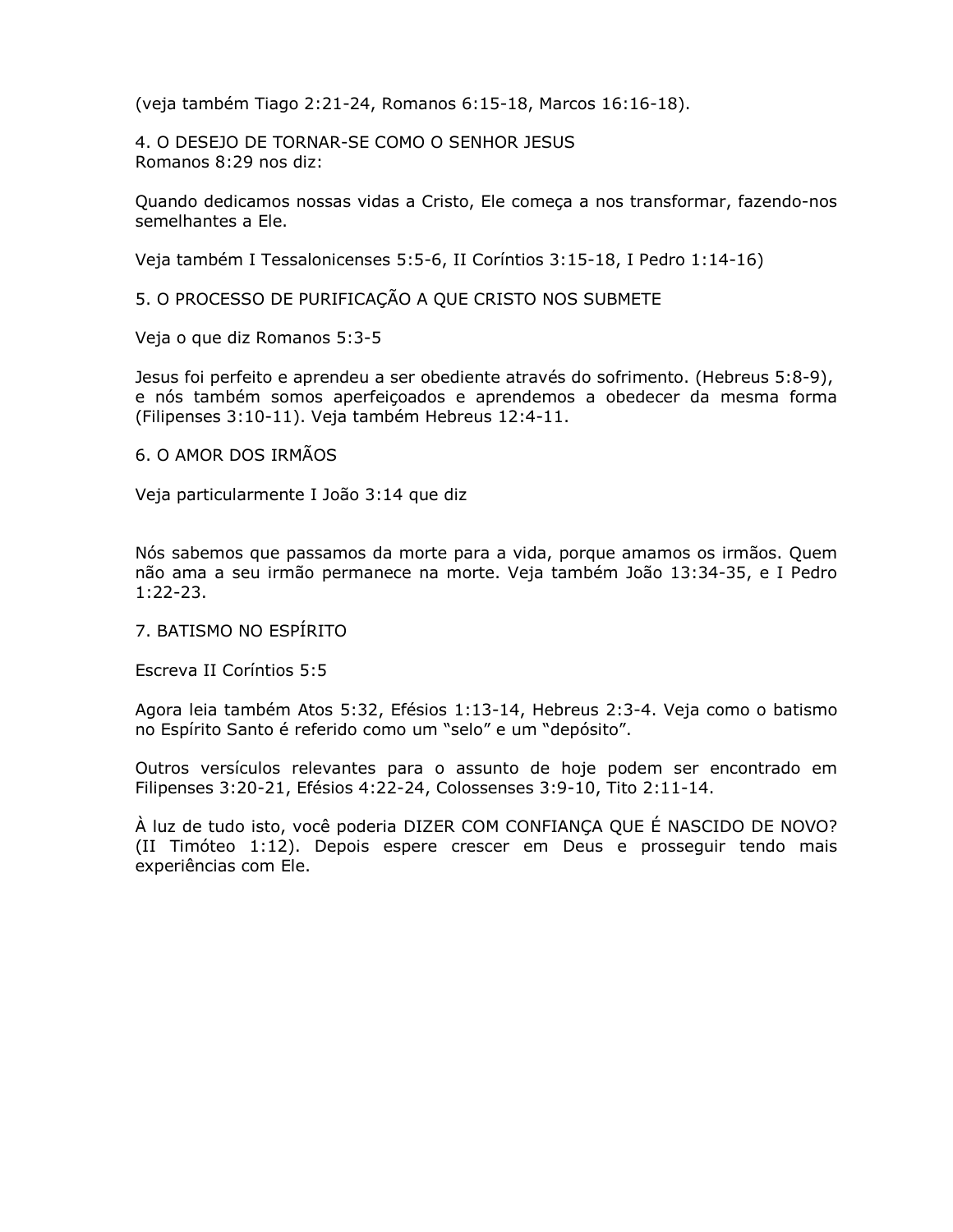### O BATISMO NAS ÁGUAS

#### Versículos bíblicos para memorização: I Pedro 3:20-21

"Os quais noutro tempo foram rebeldes, quando a longanimidade de Deus esperava nos dias de Noé, enquanto se preparava a arca; na qual poucas (isto é, oito) almas se salvaram pela água; Que também, como uma verdadeira figura, agora vos salva, o batismo, não do despojamento da imundícia da carne, mas da indagação de uma boa consciência para com Deus, pela ressurreição de Jesus Cristo;"

#### Todos os crentes precisam ser batizados

A Bíblia torna muito claro que todos os crentes precisam ser batizados. É como uma parte integrante da iniciação cristã que o Novo Testamento dá como certo e que uma profissão de fé em Cristo seria seguida mais ou menos imediatamente ao batismo nas áquas. Analise os sequintes versículos:

Atos 2:41 "De sorte que foram batizados os que de bom grado receberam a sua palavra; e naquele dia agregaram-se quase três mil almas."

Atos 18:8 "...e muitos dos coríntios, ouvindo-o, creram e foram batizados."

É uma condição para participar desta igreja que você tenha sido batizado por imersão como crente, e que você esteja disposto a ser batizado na primeira oportunidade.

#### Por que ser batizado?

O batismo é intimamente ligado com a crença em Jesus Cristo. Algumas escrituras colocam-nos lado a lado como parte de se tornar um cristão:

Marcos 16:16 "Quem crer e for batizado será salvo; mas quem não crer será condenado."

Atos 2:38 "Arrependei-vos, e cada um de vós seja batizado em nome de Jesus Cristo, para perdão dos pecados;"

Atos 22:16 "E agora por que te deténs? Levanta-te, e batiza-te, e lava os teus pecados, invocando o nome do Senhor."

Mateus 28:19 ... "Portanto ide, fazei discípulos de todas as nações, batizando-os em nome do Pai, e do Filho, e do Espírito Santo;"

Isto explica por que o batismo nas águas é considerado como sendo de tal importância que se torna uma exigência para fazer parte da igreja.

#### Quais figuras e exemplos encontramos na Bíblia?

1. Noé e o dilúvio - Veja o texto para memorização.

2. Os filhos de Israel no Mar Vermelho - I Coríntios 10:1-4. Êxodo 14. Responda as sequintes perquntas:

a) O que eles deixaram para trás?

- b) De quem eles estavam dependendo?
- c) Onde eles estavam indo?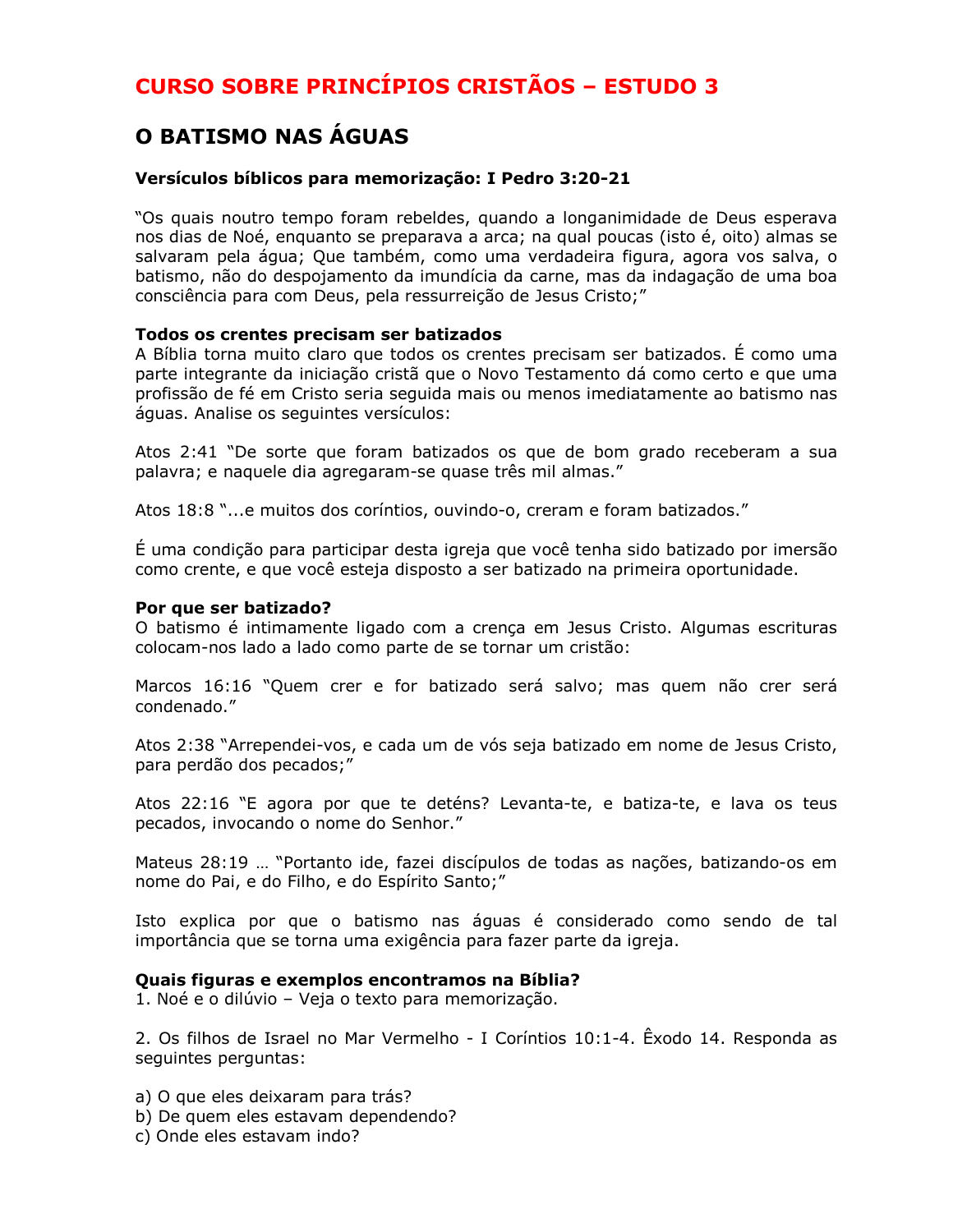3. Jesus no Jordão - Mateus 3:13-17, Marcos 1:9-10 e Lucas 3:21-22. Você pode encontrar duas razões pelas quais Jesus foi batizado? Você poderá encontrar a chave de uma delas em Mateus 4:19.

 $a)$ 

 $b)$ 

#### 4. Cristãos primitivos.

No primeiro parágrafo deste estudo você viu alguns versículos em Atos que demonstra esta verdade. Você conseguiria encontrar outros?

#### O que o batismo faz pelo crente?

1. É um ato de obediência a Cristo, uma demonstração clara de que conhecemos e reconhecemos nosso novo Senhor, que disse:

"Portanto ide, fazei discípulos de todas as nações, batizando-os em nome do Pai, e do Filho, e do Espírito Santo; Ensinando-os a guardar todas as coisas que eu vos tenho mandado."

Existe grande bênção e satisfação em obedecer ao Senhor. O nosso batismo estabelecerá um modelo de obediência ao Seu Senhorio em nossas vidas como um todo.

2. Há um despojamento de nossa velha natureza como poder dominante em nossas vidas.

Assim como somente os meninos israelitas recebiam a circuncisão física no Velho Testamento, hoje os filhos de Deus, nascidos de novo, recebem em seu batismo a circuncisão espiritual, ou uma circuncisão do coração. E assim como todas as bênçãos de Deus, ela deve ser recebida por fé.

Deuteronômio 30:6 - "E o SENHOR teu Deus circuncidará o teu coração... para amares ao SENHOR teu Deus com todo o coração, e com toda a tua alma..." Colossenses 2:11-12

"No qual também estais circuncidados com a circuncisão não feita por mão no despojo do corpo dos pecados da carne (a natureza carnal corrupta com suas paixões e luxúria), a circuncisão (espiritual) de Cristo; (dessa forma circuncidados quando fomos) sepultados com ele no batismo, nele também ressuscitastes por (sua) fé (para uma nova vida) no poder de Deus (como demonstrado), que o ressuscitou dentre os mortos."

3. Outras referências das escrituras declaram:

Romanos 6:3 "... batizados na sua morte..."

Gálatas 3:27 "... revestidos de Cristo..."

Efésios 4:4-6 "... um só corpo e um só Espírito... uma só esperança... um só Senhor, uma só fé... um só batismo, um só Deus..."

#### Protesto!! "Fui batizado quando bebê"

1. O Batismo não é para bebês. Nem uma única vez tal prática é citada no Novo Testamento. O BATISMO É SOMENTE PARA OS CRENTES, que implica certo nível de desenvolvimento mental. (Veja Marcos 16:16 "... Quem crer e for batizado..." João 4:1 e 2 "... Jesus ganhava e batizava mais discípulos...", Atos 2:38 "...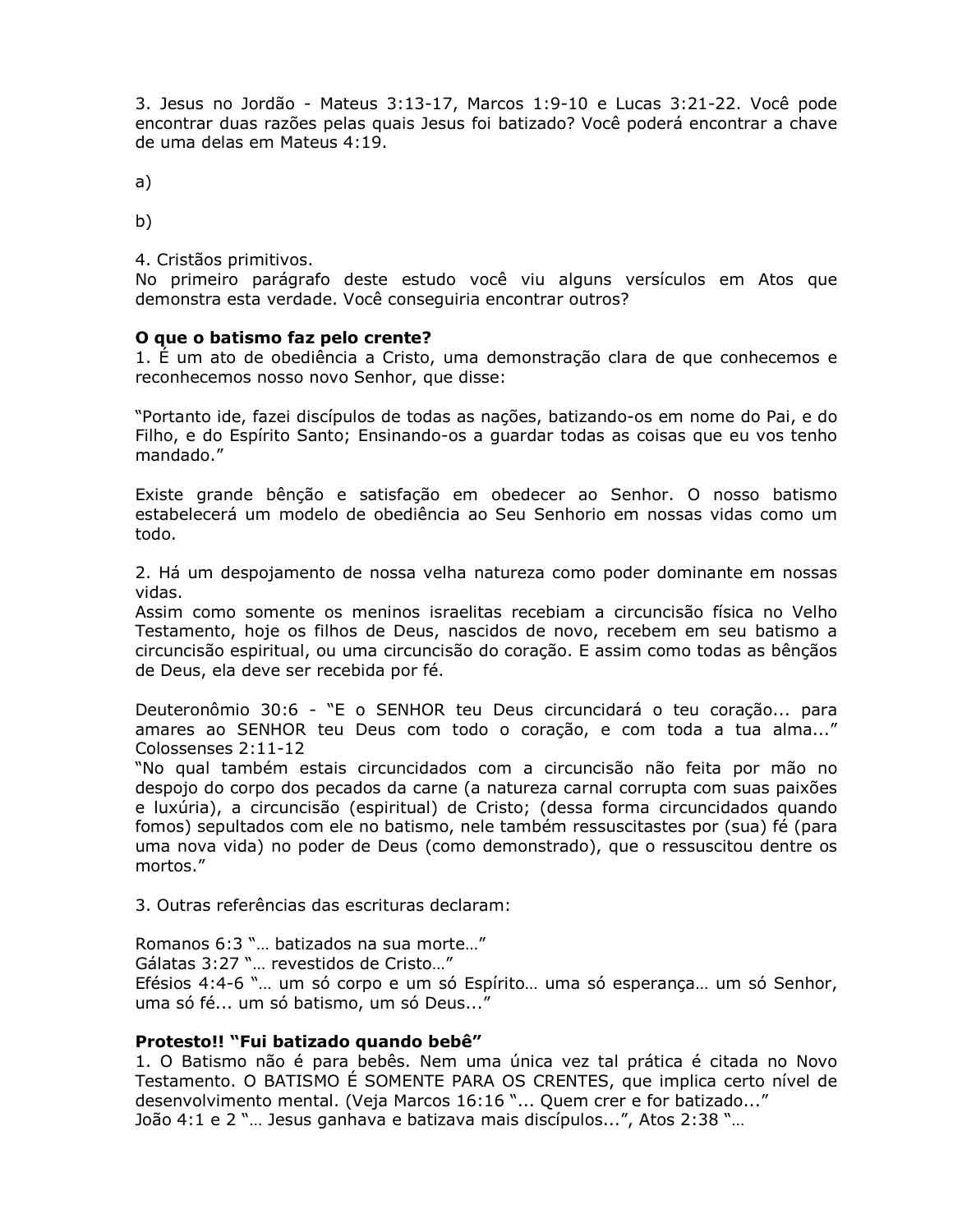Arrependei-vos, e cada um de vós seja batizado...", Atos 18:8). Temos visto crianças serem batizadas, mas somente quando elas tiveram um claro entendimento de Jesus como seu Senhor e Salvador, e porque elas quiseram obedecê-IO pelo batismo.

2. O batismo pela aspersão é uma contradição de termos. A palavra "batizar" é o anglicismo de uma palavra grega que significa, imergir, mergulhar, submergir ou entrar em um líquido. Era usada pelos tingidores para descrever o ato de afundar o material a ser tingido na tinta. O batismo no Novo Testamento era realizado por imersão.

Atos 8:38-39 "e desceram ambos à água, tanto Filipe como o eunuco, e o batizou. E, quando saíram da água,..."

Marcos 1:9-10 "E aconteceu naqueles dias que Jesus, tendo ido de Nazaré da Galiléia, foi batizado por João, no Jordão. E, logo que saiu da água..."

#### Você e o Batismo

1. Você "nasceu de novo"? - se sim, então,

2. Você foi batizado por imersão? - se não, então,

3. Você esta disposto a obedecer ao Senhor Jesus e ser batizado assim que for possível??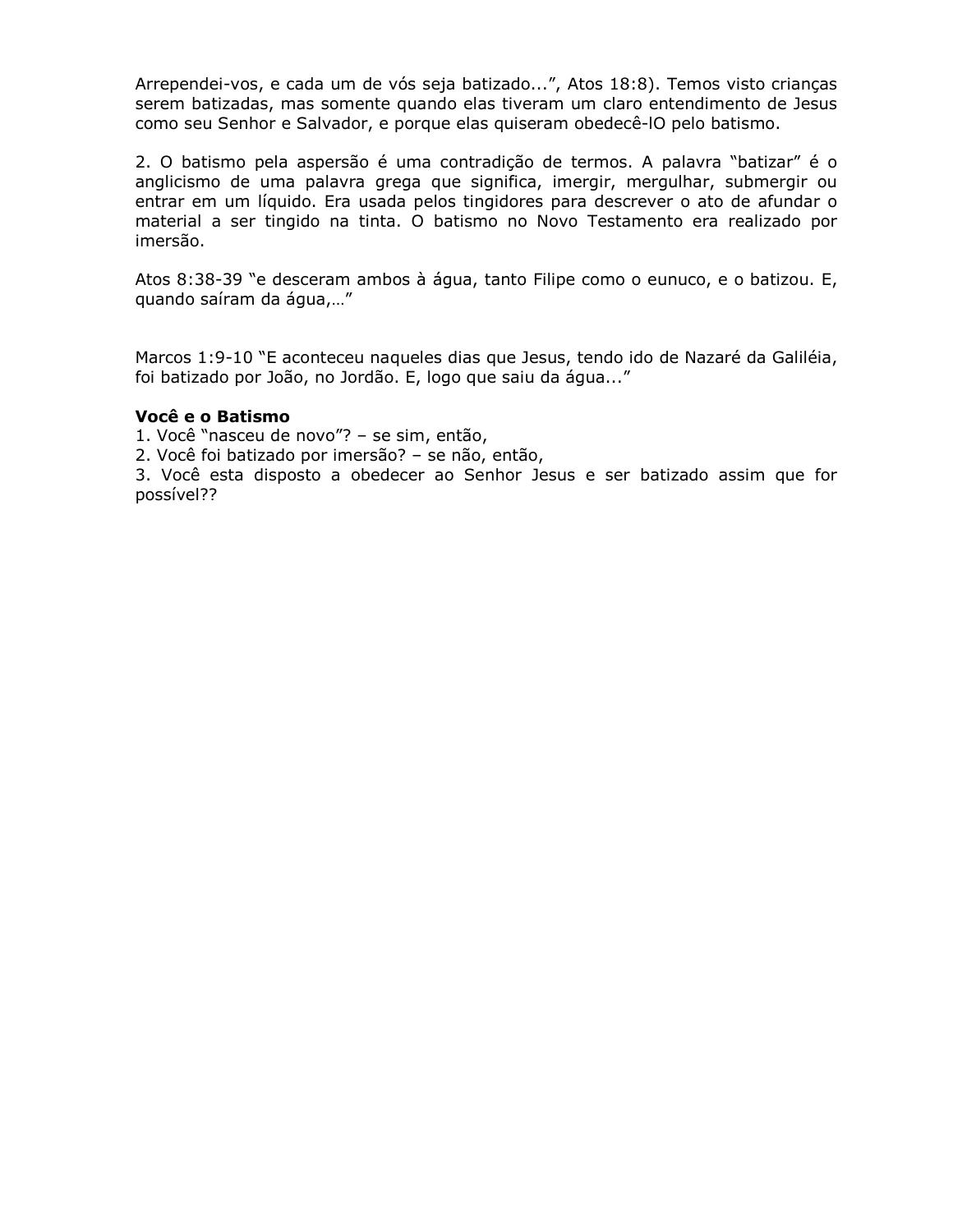### O BATISMO NO ESPÍRITO SANTO

#### Versículos bíblicos para memorização: Atos 2:1-4

"E, cumprindo-se o dia de Pentecostes, estavam todos concordemente no mesmo lugar: E de repente veio do céu um som, como de um vento veemente e impetuoso, e encheu toda a casa em que estavam assentados. E foram vistas por eles línguas repartidas, como que de fogo, as quais pousaram sobre cada um deles. E todos foram cheios do Espírito Santo, e começaram a falar noutras línguas, conforme o Espírito Santo lhes concedia que falassem."

Outra parte além das bêncãos de nossa salvação é o batismo no Espírito Santo, que é a forma como Deus nos leva ao reino do poder espiritual. Ele quer que não somente desfrutemos da nova vida que Ele nos deu, mas também que sejamos mensageiros eficazes para transmitir o Evangelho aos outros.

João 1:33 - "...Sobre aquele que vires descer o Espírito, e sobre ele repousar, esse é o que batiza com o Espírito Santo."

Atos 1:8 - "Mas recebereis a virtude do Espírito Santo, que há de vir sobre vós; e serme-eis testemunhas, tanto em Jerusalém como em toda a Judéia e Samaria, e até aos confins da terra."

Veremos cinco questões que nos ajudarão a entender a escritura e nos levarão à benção.

#### **Quem deve ser batizado?**

Esta benção não é somente para um poucos escolhidos, mas para todos os crentes. Deus prometeu, "meu Espírito derramarei sobre toda a carne." (Atos 2:17) Pedro proclamou claramente a respeito do dom do Espírito Santo, "Porque a promessa vos diz respeito a vós, a vossos filhos, e a todos os que estão longe, a tantos quantos Deus nosso Senhor chamar." (Atos 2:39)

Além do mais, se todos os filhos de Deus são Suas testemunhas, e se for impossível ser uma testemunha eficaz sem o batismo no Espírito Santo, então TODOS os filhos de Deus devem esperar recebê-IO.

#### Por que ser batizado no Espírito Santo?

a) Através do batismo no Espírito Santo nós recebemos poder (Atos 1:8) e capacitação (Atos 9:17-22)

b) Somos levados a orar no Espírito e cantar louvores no Espírito, diferentemente da oração e louvor normais, expressos em linguagem comum. (Veja Romanos 8:26-27 e I Coríntios 14:15)

c) O nosso próprio espírito se torna sensível à 'voz' do Espírito Santo (Veja Atos 13:2, Marco 13:11 e Atos 1:2)

d) Tornamo-nos qualificados para os dons do Espírito (Atos 19:6) e para um novo nível do poder de Deus em nossas vidas (I Coríntios 14; I Coríntios 1:5-7, Atos 1:8)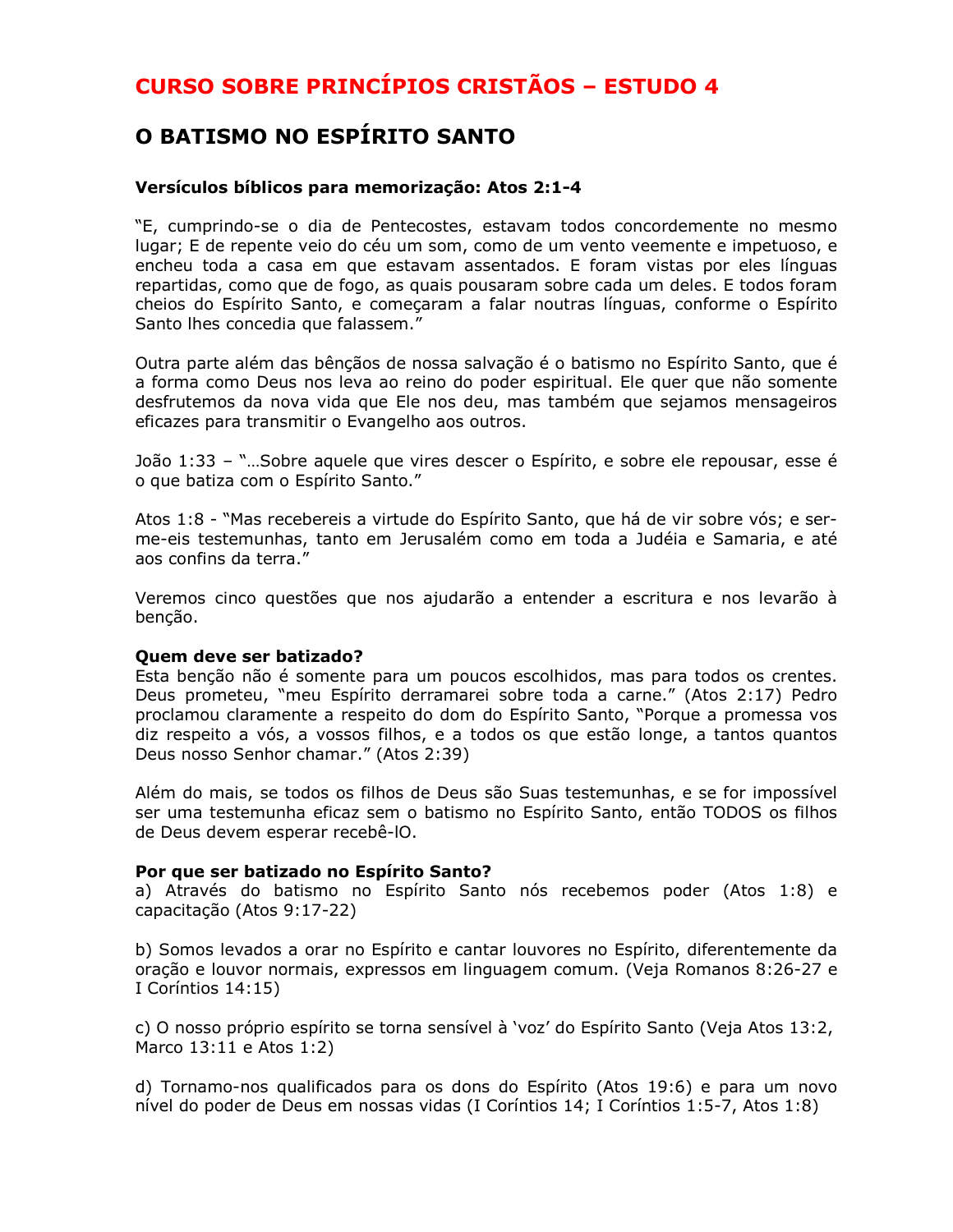e) Começamos a viver nossa vida diária `no Espírito', pelo poder do Espírito e sendo constantemente cheios com o Espírito. (Efésios 5:18 e Colossenses 3:16)

#### Como recebemos o batismo no Espírito Santo?

Em algumas vezes Deus batiza crentes no Espírito através de um ato soberano. Foi isto que aconteceu aos discípulos no dia de Pentecostes (Atos 2), e à família de Cornélio em Atos 10. Em outras vezes, é recebido pela imposição de mãos, como em Samaria (Atos 8, Atos 19:6). Entretanto, recebemos o batismo no Espírito Santo individualmente, da mesma maneira que recebemos todas as bênçãos de Deus... por fé. Atos 2:38

O que Jesus disse em Lucas 11:13?

Então vemos que é importante que peçamos a Ele pelo dom do Espírito Santo. Tendo orado e crido que Deus tenha ouvido a nossa oração começamos a louvar a Deus e a adorá-IO com ações de graça. Isto é um meio poderoso de aproximar-se de Sua presença para receber o Espírito Santo. "Chegai-vos a Deus, e ele se chegará a vós." (Tiago 4:8).

Quando ficamos conscientes da presenca do Espírito Santo, há um irromper dentro de nós e nosso espírito se derrama para responder ao Espírito de Deus. Neste ponto, um servo de Deus ungido poderá nos impor as mãos para compartilhar o Espírito Santo, assim como Paulo em Atos 19:6, mas isto nem sempre é necessário.

#### Aqueles que receberam o batismo no Espírito Santo devem SEMPRE falar em línguas?

Esta é uma questão equivocada! Em I Coríntios 14:5 Paulo diz, "E eu quero que todos vós faleis em línguas, mas muito mais que profetizeis;" O que ele está dizendo de fato é que deveríamos tanto falar em línguas como profetizar.

Quando você recebe o batismo no Espírito Santo, pode falar em línguas, você deve esperar falar em línguas, desde que não permita que o preconceito ou o temor atrapalhe o fluir do Espírito Santo.

De acordo com Tiago 3:8 a língua é o membro mais difícil de ser domado no corpo humano, e Deus quer primeiro demonstrar Seu grande poder no membro mais resistente. Então se prepare para falar em línguas quando for batizado no Espírito Santo... Espere também pela profecia.

Quando o Espírito Santo repousa sobre nós, somos estimulados a orar ao Senhor, e as nossas próprias palavras parecem ser inadeguadas para louvar a Deus como deveríamos. O Espírito Santo então nos dirige e nos encoraja, mas nunca nos força, a falar em línguas, fazendo com que os nossos órgãos da fala formem palavras e sílabas estranhas quando nos rendemos a Ele.

Quando começamos, devemos esperar que a língua seja espontânea e fluente. Não entenderemos as palavras que estaremos falando, nem devemos esperar entender, "Porque o que fala em língua desconhecida não fala aos homens, senão a Deus; porque ninguém o entende, e em espírito fala mistérios." (I Coríntios 14:2)

Então não haverá dúvida para nós e nem para os outros, se fomos ou não cheios do Espírito Santo.

#### Você recebeu o Espírito Santo quando creu?

Desde que depende da vontade de cada crente limpar sua consciência diante de Deus e dos homens, e para pedir pelo dom do Espírito Santo, cremos que um candidato a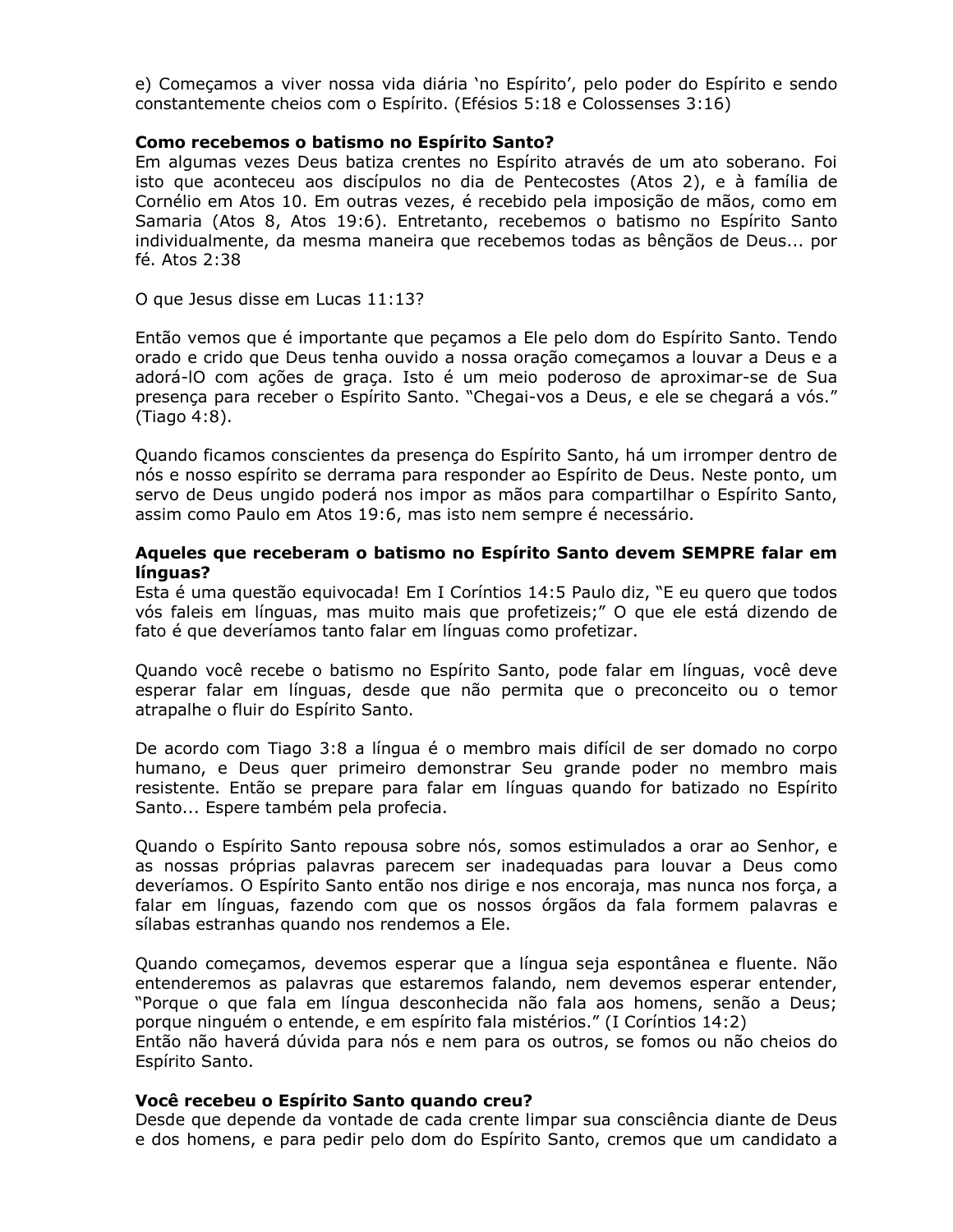membro da Igreja deva experimentar o batismo no Espírito Santo. Uma oportunidade<br>será proporcionada a você para ser ministrado ser for necessário e somente SE VOCÊ DESEJAR!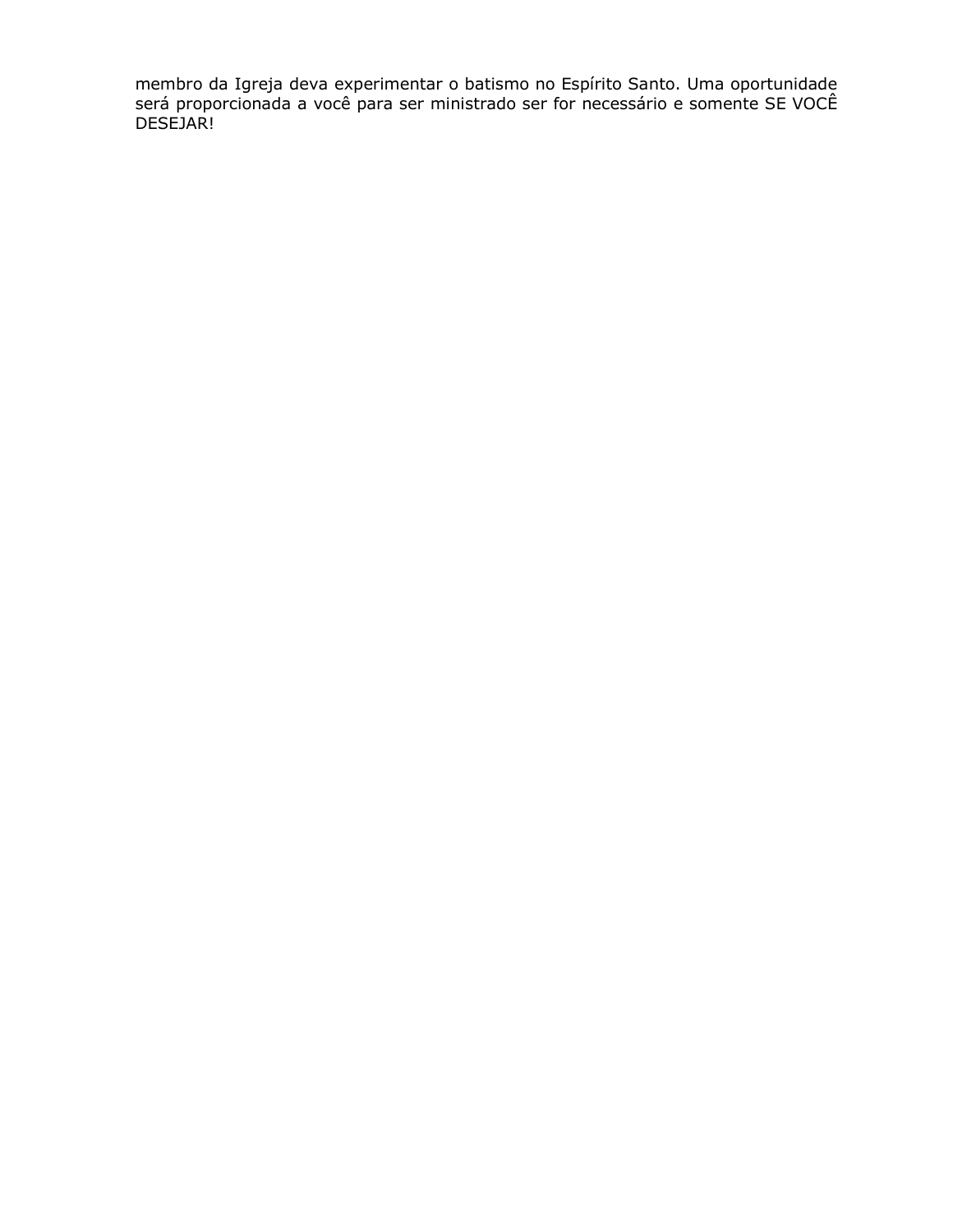### **A PALAVRA DE DEUS**

#### Versículo bíblico para memorização: Salmo 119:11

"Escondi a tua palavra no meu coração, para eu não pecar contra ti."

#### Por que a Bíblia é tão importante?

A Bíblia é a Palavra inspirada de Deus:

II Pedro 1:20-21 "Sabendo primeiramente isto: que nenhuma profecia da Escritura é de particular interpretação. Porque a profecia nunca foi produzida por vontade de homem algum, mas os homens santos de Deus falaram inspirados pelo Espírito Santo."

II Timóteo 3:16-17 "Toda a Escritura é divinamente inspirada, e proveitosa 

Para que o homem de Deus seja perfeito, e perfeitamente instruído para toda a boa obra."

\_\_\_\_\_\_\_\_\_\_\_\_\_se cumprisse a Escritura que o Espírito Santo predisse Atos 1:16 " pela boca de Davi;"

João 6:63 "O espírito é o que vivifica, a carne para nada aproveita; as palavras que eu vos disse são espírito e vida."

(Veja também João 6:31, 32, 33, 35, 50, 51).

João 1:14 "E o Verbo se fez carne, e habitou entre nós."

Jesus Cristo (A Palavra de Deus) revelado na Bíblia, o foco da Bíblia, ministrando Sua eterna.

A eternidade e suficiência da palavra "\_\_\_\_\_\_\_\_ vida eterna

" é dessa forma demonstrada. Veja também Salmo 119:89, Mateus 24:35, I Pedro 1:23, 25.

#### Que efeito causará a leitura da Bíblia?

Salmo 119:11 "Escondi a tua palavra no meu coração, para eu não pecar contra ti."

II Timóteo 3:16 " \_\_ e proveitosa para ensinar, para redarguir, para corrigir, para instruir com justiça".

Romanos 15:4 "Porque tudo o que dantes foi escrito, para nosso ensino foi escrito, para que pela paciência e consolação das Escrituras tenhamos esperança."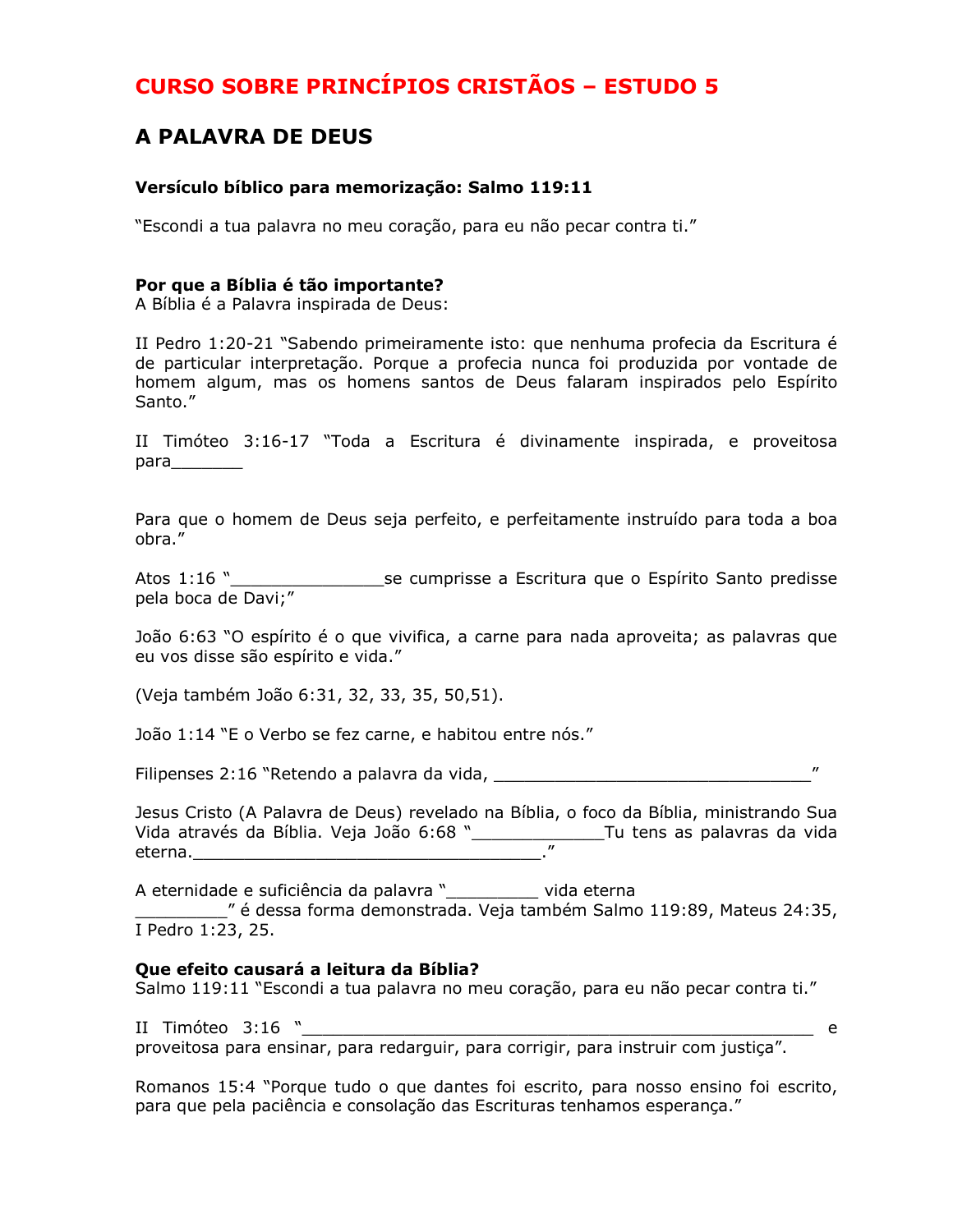Romanos 10:17 "De sorte que a fé é pelo ouvir, \_\_\_\_\_\_\_\_\_\_\_\_\_\_\_\_\_\_\_\_\_\_pela palavra de Deus."

Tiago 1:18 "Segundo a sua vontade, ele nos gerou pela palavra da verdade,

ETESIOS 6:13-18 "<br>Espírito, que é a Palavra de Deus" \_\_\_\_\_\_\_\_\_\_\_\_\_\_."<br>Espírito, que é a Palavra de Deus" \_\_\_\_\_\_\_\_\_\_\_\_\_\_."

Salmo 119:105 "Lâmpada para os meus pés é tua palavra, e luz para o meu caminho."

A palavra de Deus é uma arca preciosa de promessas, ministrando a fé e a vida de Deus ao Seu povo. Devemos ouvir a palavra de Deus para receber a fé essencial.

Portanto:

- 1) Devemos ler a Bíblia diariamente (Salmo 119:97, Atos 17:11).
- 2) Devemos estudar e buscar as Escrituras (II Timóteo 2:15, Hebreus 5:11-14)
- 3) Devemos conhecer, obedecer e crer na Bíblia (II Timóteo 3:15)
- 4) Devemos usar a Palavra como uma arma contra nosso inimigo, o diabo
- a) para resistir à tentação (veja Jesus em Mateus 4:1-11, I Coríntios 10:13)
- b) para receber vitória espiritual (Efésios 6:10-18, especialmente versículos 12 e 17)

#### Deus falou com você através de Sua Palavra?

Dê-lhe graças se Ele o fez, e peça a Ele para continuar a lhe falar, tomando as palavras de Samuel (I Samuel 3:10)

"FALA, PORQUE O TEU SERVO OUVE."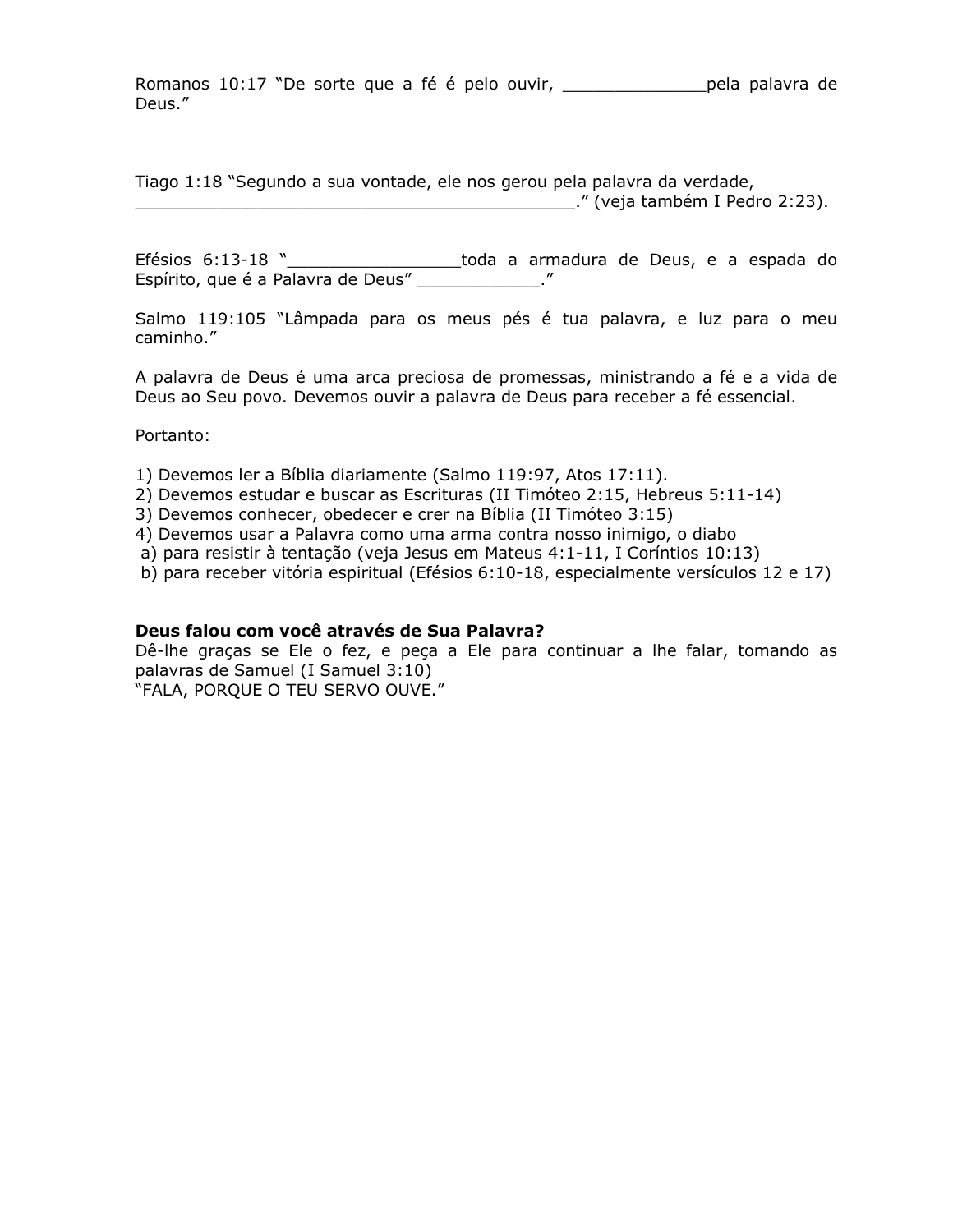## A ORAÇÃO

#### Versículos bíblicos para memorização: Filipenses 4:6-7

"Não estejais inguietos por coisa alguma; antes as vossas petições sejam em tudo conhecidas diante de Deus pela oração e súplica, com ação de graças. E a paz de Deus, que excede todo o entendimento, guardará os vossos corações e os vossos sentimentos em Cristo Jesus."

#### O que é oração?

Somos filhos de Deus e precisamos aprender a nos comunicar com Ele e deixá-IO falar conosco. Quando somos bebês, deixamos nossos pais saberem que precisamos de algo, através de nosso choro. Ao crescermos nós aprendemos a falar e podemos comunicar nossas necessidades ou responder perguntas.

- 1 Orar é falar com Deus (veja a oração de Jesus em João 17)
- 2 Orar é um exercício de fé. (Hebreus 11:6, Mateus 21:22, Tiago 1:5-8)
- 3 Orar é ter comunhão com Deus. (I João 5:14-15)
- 4 Orar é admitir nossas necessidades. (Lucas 18:9-14)

#### Quem deve orar?

Colossenses 4:2 "Perseverai em oração, velando nela com ação de graças;"

Mateus 6:5 "E, quando orares,..."

Filipenses 4:6 "... antes as vossas petições sejam em tudo conhecidas diante de Deus pela oração e súplica, com ação de graças."

I Pedro 4:7 "... portanto sede sóbrios e vigiai em oração."

Mateus 26:41 "... Vigiai e orai, para que não entreis em tentação".

I Timóteo 2:8 "... que os homens orem em todo o lugar, levantando mãos santas..."

Todos os discípulos de Jesus Cristo devem orar

#### Como devemos orar?

Em Lucas 11:1 lemos que os discípulos de Jesus fizeram esta mesma pergunta. Veja como Jesus respondeu a eles. Em Mateus 6:5-14 o quadro é ainda mais claro. Existem claramente 4 ADVERSÕES e 4 ORDENS nesta curta passagem.

| (versículo 5)  |
|----------------|
| (versículo 7)  |
| (versículo 8)  |
| (versículo 15) |
|                |

Mas quando orar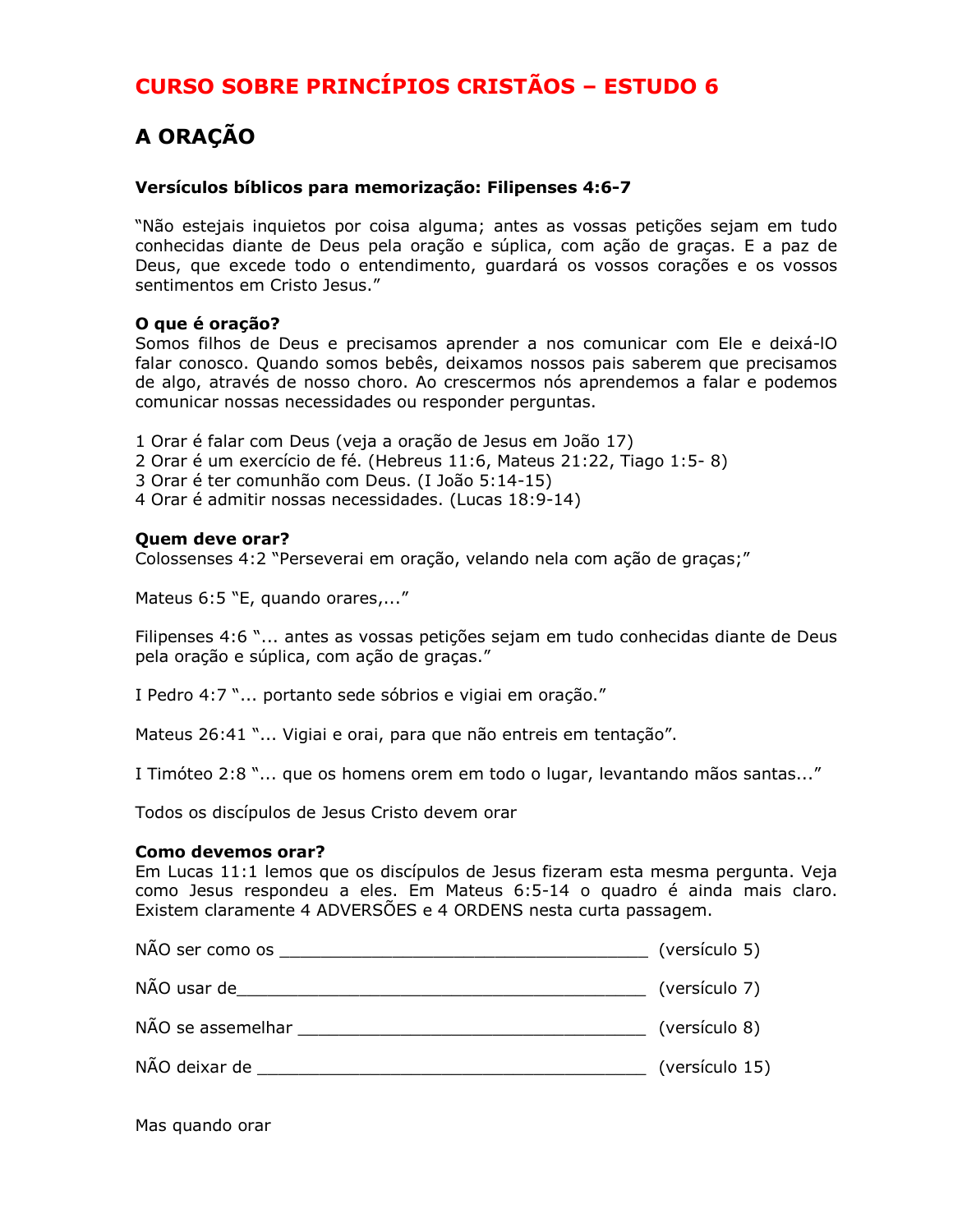| Entrar em            | (versículo 6)  |
|----------------------|----------------|
| Fechar a             | (versículo 6)  |
| Perdoar              | (versículo 14) |
| Orar ao Pai que está | (versículo 6)  |

De acordo com Jesus, as nossas orações devem ser simples e descomplicadas. Ele nos deu a maior de todas as chaves para oramos em Mateus 26:39 quando disse, "... não seja como eu quero, mas como tu queres." Não somos nós pedindo pelo que QUEREMOS, mas deixando que Deus nos fale sobre o que PRECISAMOS, e Ele, por conseguinte, está determinado a nos dar.

I Tessalonicenses 5:17 sugere que devemos "... Orar sem cessar...." para estarmos em comunicação permanente com Deus.

#### Então devemos orar

- a) com simplicidade
- b) sem hipocrisia
- c) ao Pai
- d) sempre Continuamente e, por consequinte
- e) em todo lugar.
- f) no nome de Jesus

#### Por que orar?

Mateus 26:41 "... orai, para que não entreis em tentação..." Mateus 09h38min "... Rogai, pois, ao Senhor da seara, que mande ceifeiros..." Romanos 15:30-31 "... que combatais comigo nas vossas orações por mim a Deus;..." Tiago 5:13 "Está alguém entre vós aflito? Ore..." Tiago 5:15 "E a oração da fé salvará o doente..."

#### A oração envolve dois aspectos:- (veja Tiago 4:7)

a) Submissão a Deus - humilhando-nos ante Ele, buscando nEle o caminho reto e justo (veja II Crônicas 7:14, Esdras 8:23, Atos 12:5)

b) Resistência ao diabo – orando contra as estruturas de seu reino liberando o poder da Palavra de Deus, orando pelos Santos e pela obra de Deus. (Mateus 9:38, Romanos 15:30-31, Marcos 9:29, Mateus 6:13)

#### A oposição à nossa oração se levantará em três áreas:-

O EGO, o eu (às vezes o chamamos de "a velha natureza") Romanos 7:18-25 O PECADO nos separa de Deus e quebra a comunhão (remédio) I João 1:7-9 SATANAS, ele sempre se oporá a nossa oração, Efésios 6:12 Leia Mateus 26:36-46. Pense sobre a oposição naquela história.

#### Condições para uma vida de oração bem sucedida

Atitude de perdão (Mateus 6:14) Fidelidade (Marcos 11:24) Humildade (Lucas 18:14) Relacionamento familiar correto (I Pedro 3:7) Vidas limpas do pecado (Tiago 5:16) Mente sóbria (I Pedro 4:7)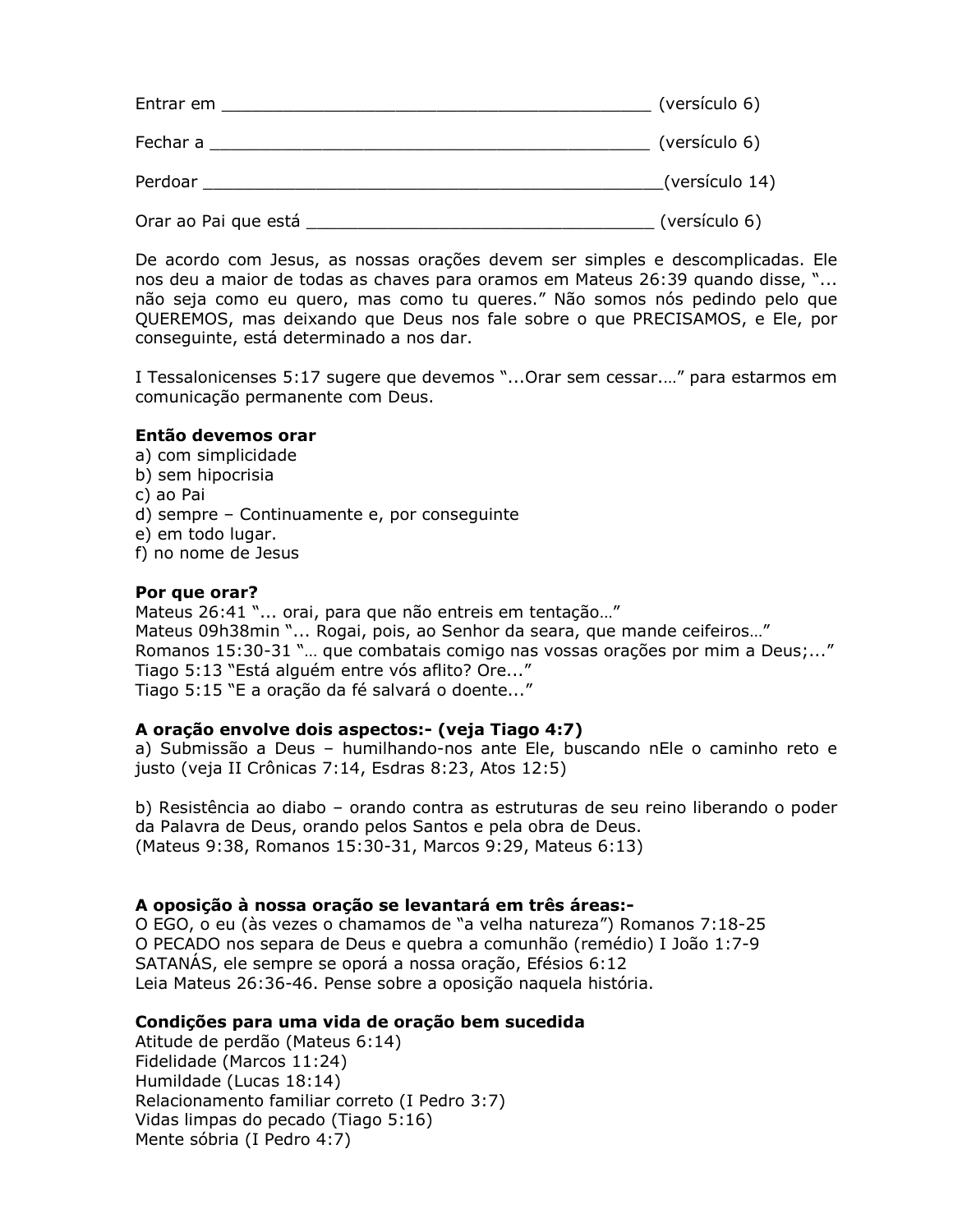De acordo com a vontade de Deus (I João 5:14)<br>Persistência (Lucas 8:17)<br>Sem ira e nem contenda (I Timóteo 2:8)<br>Submissão (II Crônicas 7:14)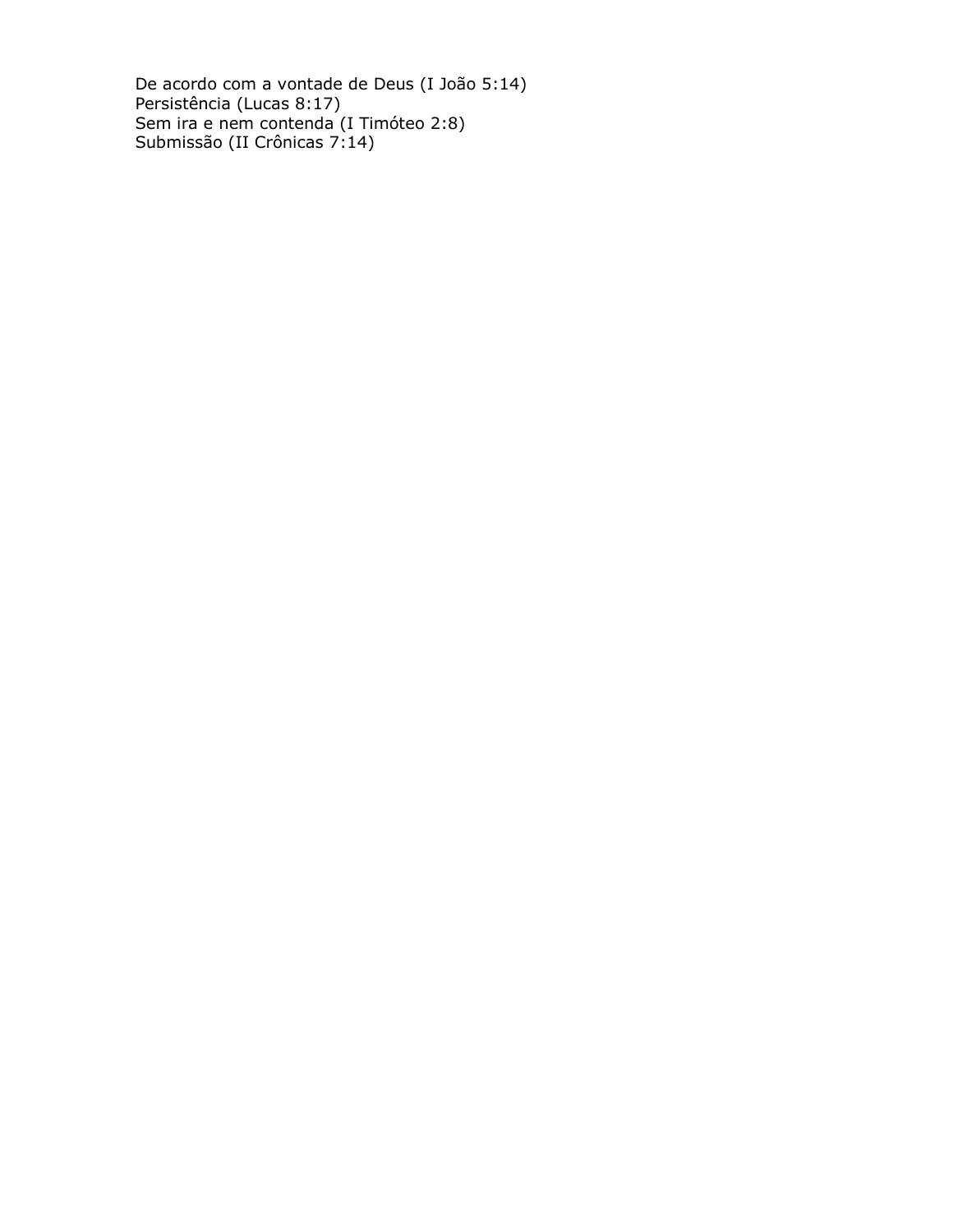### **COMPARTILHANDO O EVANGELHO**

#### Versículo bíblico para memorização: Lucas 8:39

"Torna para tua casa, e conta quão grandes coisas te fez Deus. E ele foi apregoando por toda a cidade quão grandes coisas Jesus lhe tinha feito."

Jesus expressa claramente a importância de cada cristão ser uma testemunha de Cristo diante dos homens. As Escrituras indicam que nossa salvação é assegurada, assim como somos preparados para admitirmos e confessarmos nossa fidelidade a Jesus Cristo. Romanos 10:9 é um versículo favorito, ele diz:

#### Por que compartilhar?

Depois de nossa confissão inicial do Senhor Jesus devemos querer continuar como Suas testemunhas. A palavra de Deus demonstra a importância disso.

1. Nós recebemos o ministério da reconciliação e precisamos cumpri-lo. II Coríntios  $5:17-20$ 

2. Nós recebemos instruções para levar esta mensagem do Evangelho a todo o mundo. Mateus 28:18-20

3. Somos batizados no Espírito Santo de forma que a Igreja possa continuar o ministério que Jesus iniciou. Atos 1:1, Atos 1:8

4. Fomos escolhidos em Jesus Cristo para que sejamos frutíferos. João 15:16

5. Jesus é a testemunha fiel de Deus, porque Ele vive em cada um de nós, porque se somos como Ele, nós seremos também testemunhas fiéis. Apocalipse 1:5

6. A fé indubitavelmente cresce enguanto compartilhamos a vida de Cristo com os outros. I Timóteo 6:12

Muitas outras escrituras falam da necessidade de testemunhar pelo Senhor Jesus, porque o testemunho dEle está em nossos corações.

Escreva I João 5:9-10 aqui

#### O que significa "testemunha"?

1. "Aquele cuja vida e ações testificam o valor e efeito da fé, e cuja fé recebeu testemunho na escritura."(tradução do inglês do Dicionário Vine de Palavras do Novo Testamento), ou...

2. "Alguém que confirma seu testemunho por sua morte" (Vine).

Através de Sua morte e ressurreição, Jesus nos conduziu a uma nova dimensão plena de vida, mas não a uma "velha vida" melhorada. Quando fomos batizados, nossas "velhas vidas" foram sepultadas e fomos ressuscitados para viver esta nova vida "nEle". (Romanos 6:4,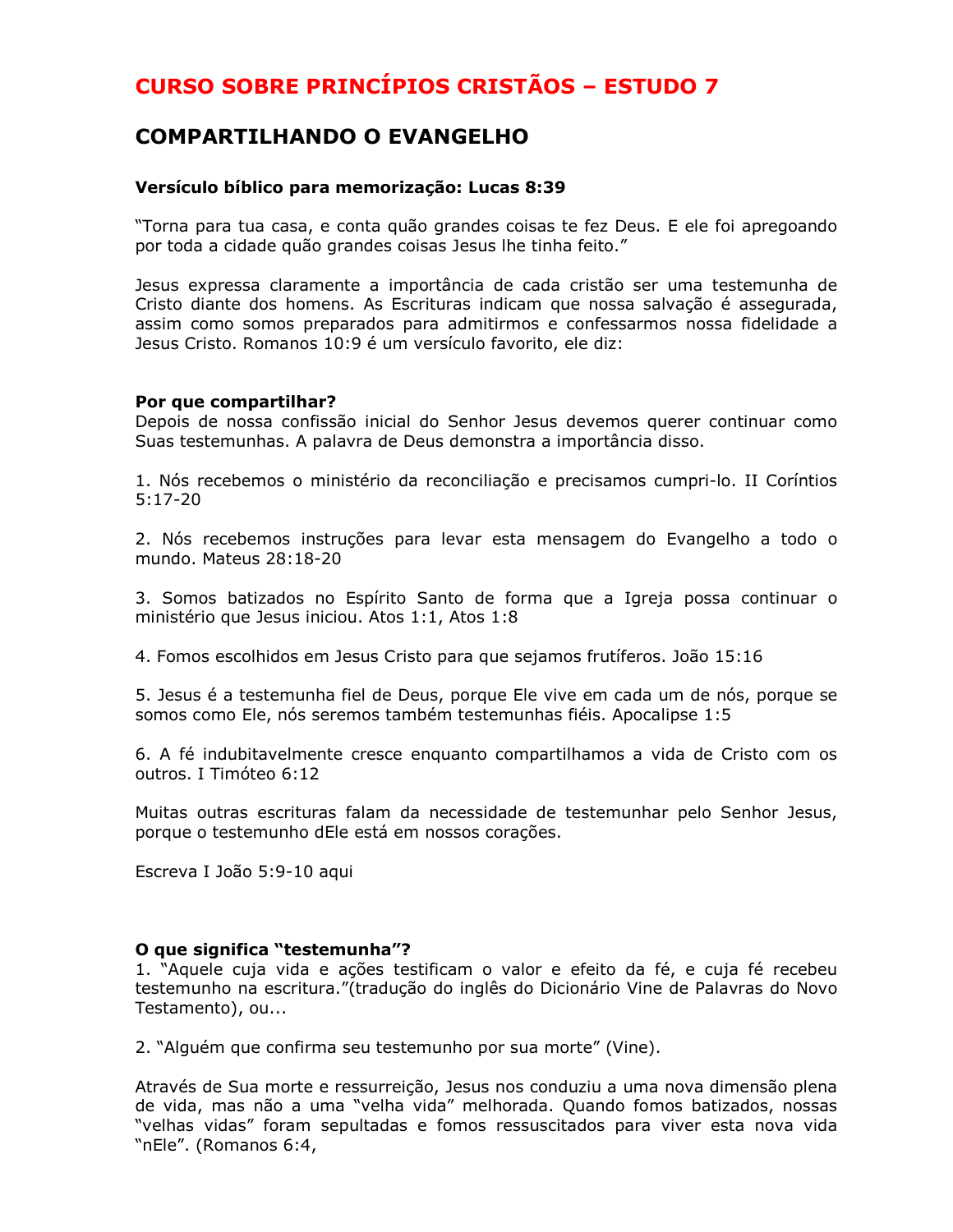Gálatas 2:20). Quando vivemos esta "nova vida" estamos testemunhando a realidade e o poder de Jesus Cristo em todo o tempo.

#### Quem deve testemunhar?

Leia Marcos 16:15-18 e depois responda cuidadosamente estas questões:

- 1. Qual é a nossa comissão?
- 2. O que acontece com aqueles que não crêem?

3. Que tipo de pessoa demonstra o poder de Deus com aqueles sinais miraculosos?

4. Isto inclui você? SIM/NÃO, Por quê?

Leia Atos 8:1-7 e responda a estas questões:

- 1. Eram os líderes da Igreja (os apóstolos) que pregavam por todo o lugar?
- 2. O que Filipe declarou?
- 3. Sinais miraculosos inspiraram confiança naquilo que ele disse? SIM/NAO
- 4. O que aconteceu na cidade depois que Filipe pregou?

Dessa forma a palavra de Deus nos conta que todos os crentes devem ser testemunhas do Senhor Jesus Cristo.

#### **Como compartilhamos?**

Escreva Atos 5:32

Quem mais, além dos apóstolos, a escritura diz serem testemunhas de Jesus Cristo?

A quem Deus deu o Espírito Santo?

Isto inclui você? SIM/NÃO

Agora leia I João 1:2-3 e note:-

1. Compartilhamos a vida de Jesus de nossa experiência pessoal do trabalho dEle em nossas vidas, e,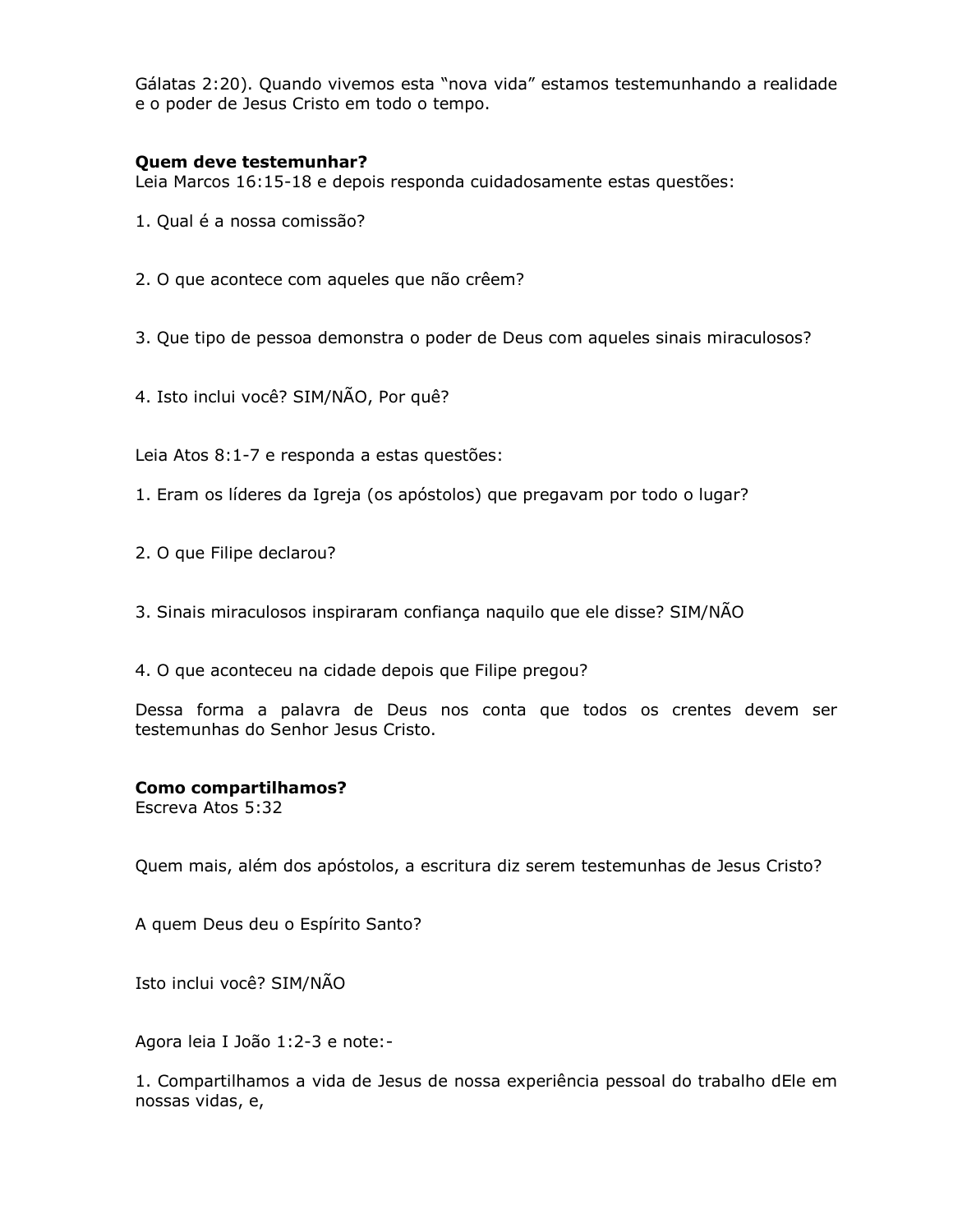2. Compartilhamos a vida de Jesus, para que aqueles que ouvirem, possam participar da "comunhão" (compartilhamento) com Deus o Pai e Jesus o Filho.

Você compartilhou a vida de Jesus com outros? Ele quer que você o faça, e lhe deu o Espírito Santo para ajudá-lo, permita que Ele trabalhe por seu intermédio para que você desfrute da emoção de ver outros chegarem a Cristo, (lembre-se sempre que é Deus quem leva os homens a Jesus Cristo, e não você - João 6:44).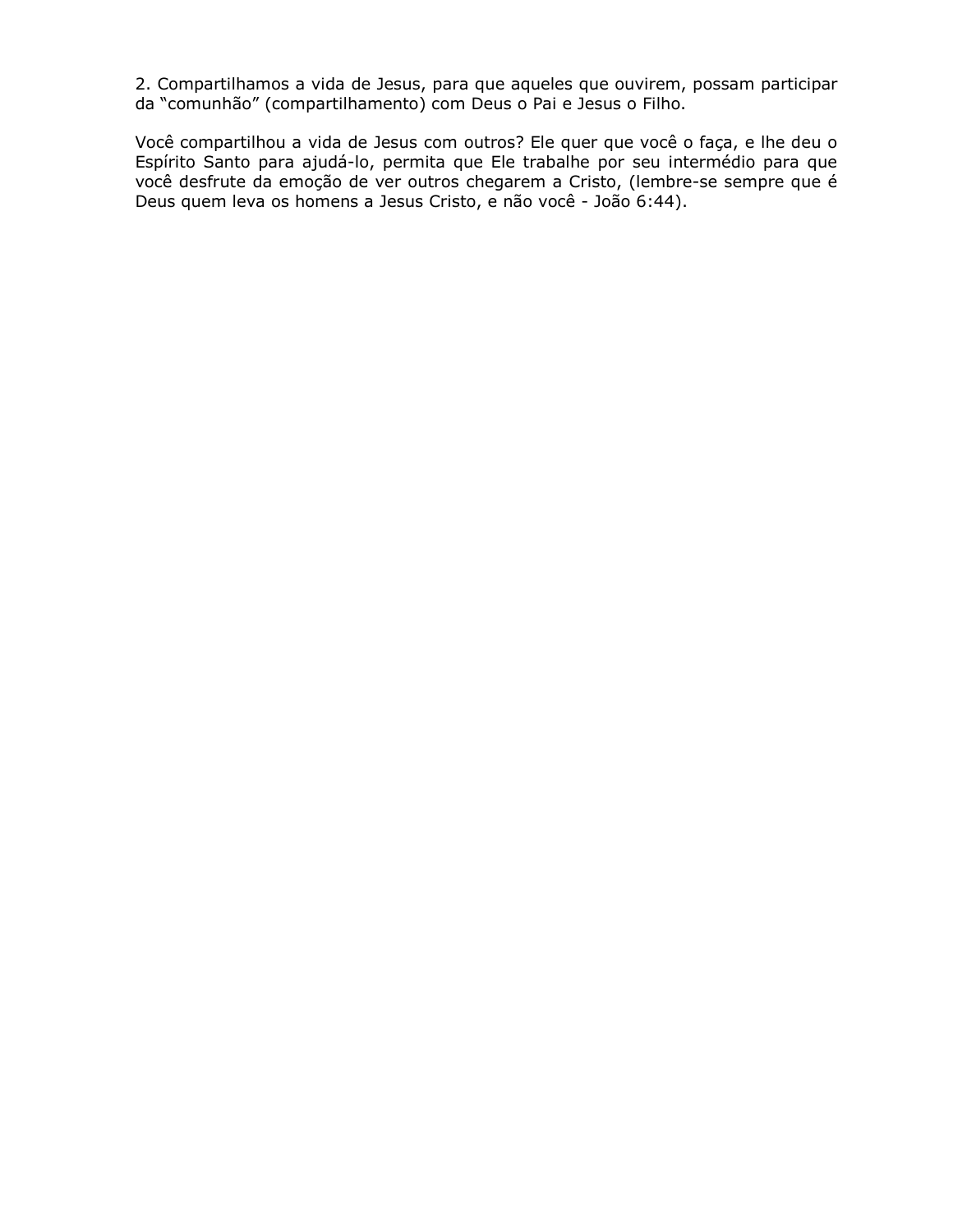# A FÉ

#### Versículo bíblico para memorização: Hebreus 11:6

"Ora, sem fé é impossível agradar a Deus; porque é necessário que aquele que se aproxima de Deus creia que Ele existe, e que é galardoador dos que o buscam."

Hebreus 11 é o grande capítulo da Bíblia sobre a fé, às vezes conhecido como a "galeria da fé". Fala-nos como os grandes homens de fé no Velho Testamento superaram as dificuldades e a perseguição. A Bíblia torna muito claro que a fé é essencial para a vida cristã. Lemos quatro vezes nas escrituras que "O justo viverá pela fé." (Habacuque 2:4, Romanos 1:17, Gálatas 3:11, Hebreus 10:38)

#### Por que a fé é importante?

O nosso versículo para memorização torna uma razão muito clara; não podemos agradar a Deus sem fé. Hebreus 10:22 explica um pouco mais de que necessitamos de fé para nos chegarmos a Deus. Lemos o porquê disto em Romanos 14:23 onde é dito:-

"...e tudo o que não é de fé é \_\_\_\_\_\_\_\_\_\_."

Vimos em nosso primeiro estudo que o pecado é o obstáculo para nos chegarmos a Deus. Ele nos disse que se pusermos nossa confiança no Senhor Jesus Cristo, nosso problema do pecado é tratado, somos "justificados" que significa tornados justos diante de Deus "através da fé" (Romanos 5:1). Se Deus nos disse que somos justos diante dEle, através de Cristo e não cremos nisto, estamos dizendo a Ele que está mentindo!! Como podemos nos aproximar de Deus desta forma? A fé é central e essencial ao nosso pleno modo cristão de vida.

#### O que é fé?

Hebreus 11:1 nos diz algo sobre o que é fé, vejamos:

A palavra de Deus nos conta que aquelas coisas que não podem ser vistas com a visão natural são realmente as coisas que importam eternamente.

Leia II Coríntios 4:18 até 5:5. Fé naguilo que Deus falou e colocando nossa confiança nEle e em Suas promessas ao invés de em nossos sentimentos, circunstâncias, desejos ou ainda naquilo que nosso sentido natural nos transmite. O Dicionário Vine de Palavras do Novo Testamento diz que a palavra traduzida 'fé' significa:-

"... uma firme persuasão,... uma convicção baseada no ouvir..."

Ao invés de "correndo da realidade" já que a Palavra de Deus é a única coisa que durará para sempre, estamos, ao colocar nossa fé nEle, "correndo para a realidade" -Para a realidade ou eternidade objetiva (veja I Pedro 1:23-25, Mateus 24:35, Salmo  $119:152$ ).

Fé é aceitar a palavra de Deus como verdade, e atuar em função dela, assim a fé verdadeira sempre resulta em ação - mesmo que seja somente a ação da vontade determinada a confiar em Deus e não fazer nada por si mesma. (Tiago 2:17-22). A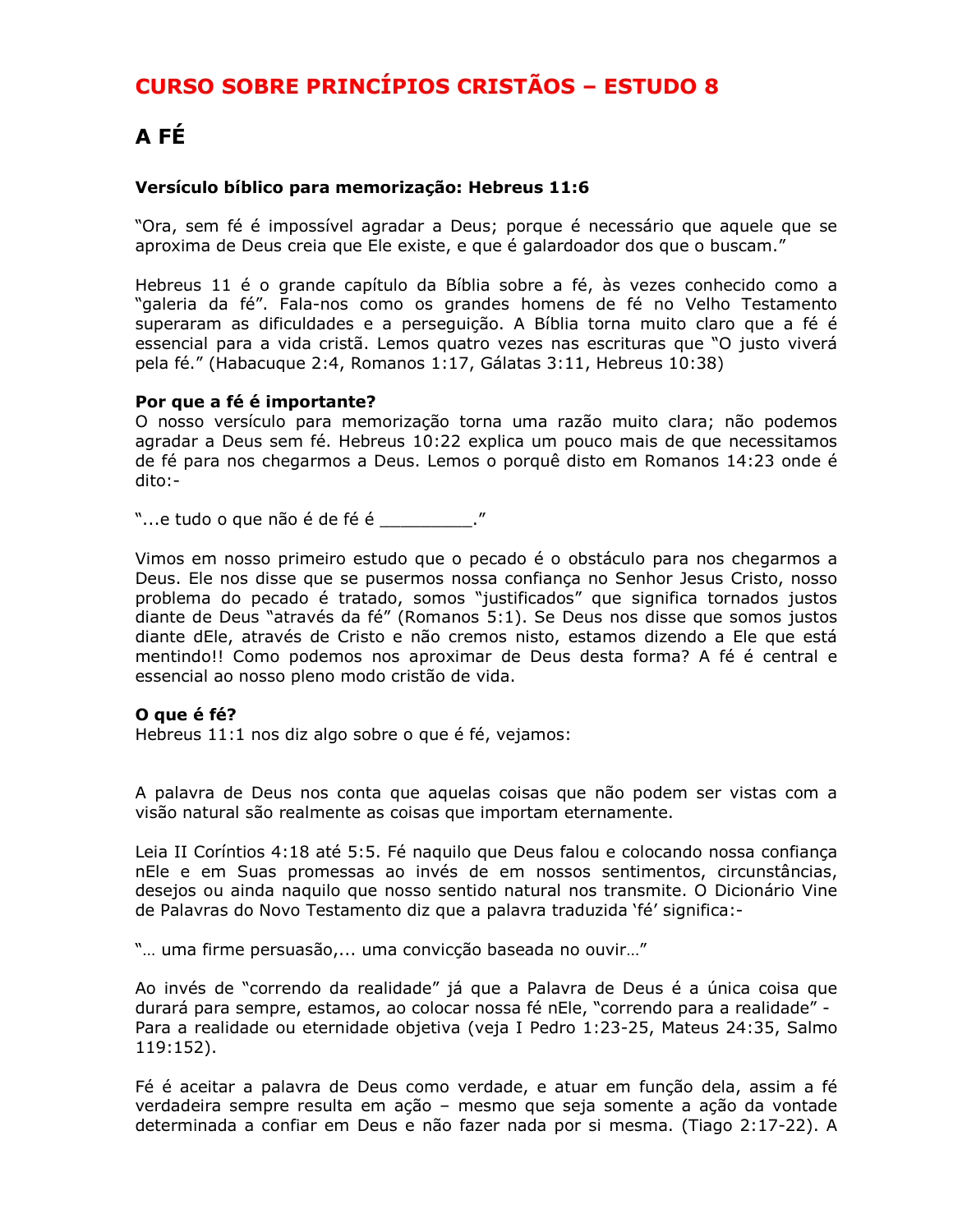evidência de que estamos aceitando a Palavra de Deus é claramente explicada em João 8:31-32 que diz:

"... se vós permanecerdes na minha \_\_\_\_\_\_\_\_\_\_ verdadeiramente sereis meus \_\_\_\_\_\_\_\_." E conhecereis a \_\_\_\_\_\_\_\_\_\_\_\_\_, e a \_\_\_\_\_\_\_\_\_\_\_\_\_\_\_ vos libertará."

Isto é o que nos ocorre quando nos chegamos a Deus com fé como diz Hebreus 11:6.

Como e de onde vem a fé?

Escreva Romanos 10:17

Isto nos diz que a fé vem pela mensagem da Palavra de Deus, então é necessário ler e estudar Sua palavra, saber o que Ele está nos dizendo. Em Romanos 1:17 vemos que como justos, (pela visão de Deus) viveremos da fé "do princípio ao fim", um pensamento um pouco mais claro em Hebreus 12:2 Onde lemos:-

Jesus Cristo (o centro da Palavra de Deus) é a fonte da fé.

Estes versículos juntos tornam claro que a primeira chave para entender como a fé vem, é ouvir e aceitar a Palavra de Deus.

A segunda chave é crer. Veja o exemplo de Abraão em Romanos 4:16-25. Outro exemplo de como a fé opera é encontrado em Hebreus 11:7, onde vemos:-

- 1. Raízes da fé de Noé Reação de Noé = advertido por Deus
- 2. Reação de Noé = moveu-se com santo temor e preparou uma arca
- 3. Recompensa da fé de Noé = para a salvação de sua casa.

Então vemos que a fé é essencial para a vida cristã e que a fé vem de Cristo através de Sua Palavra. Vamos juntos fluir em fé e amor como fizeram os crentes primitivos. Escreva o que diz II Tessalonicenses 1:3: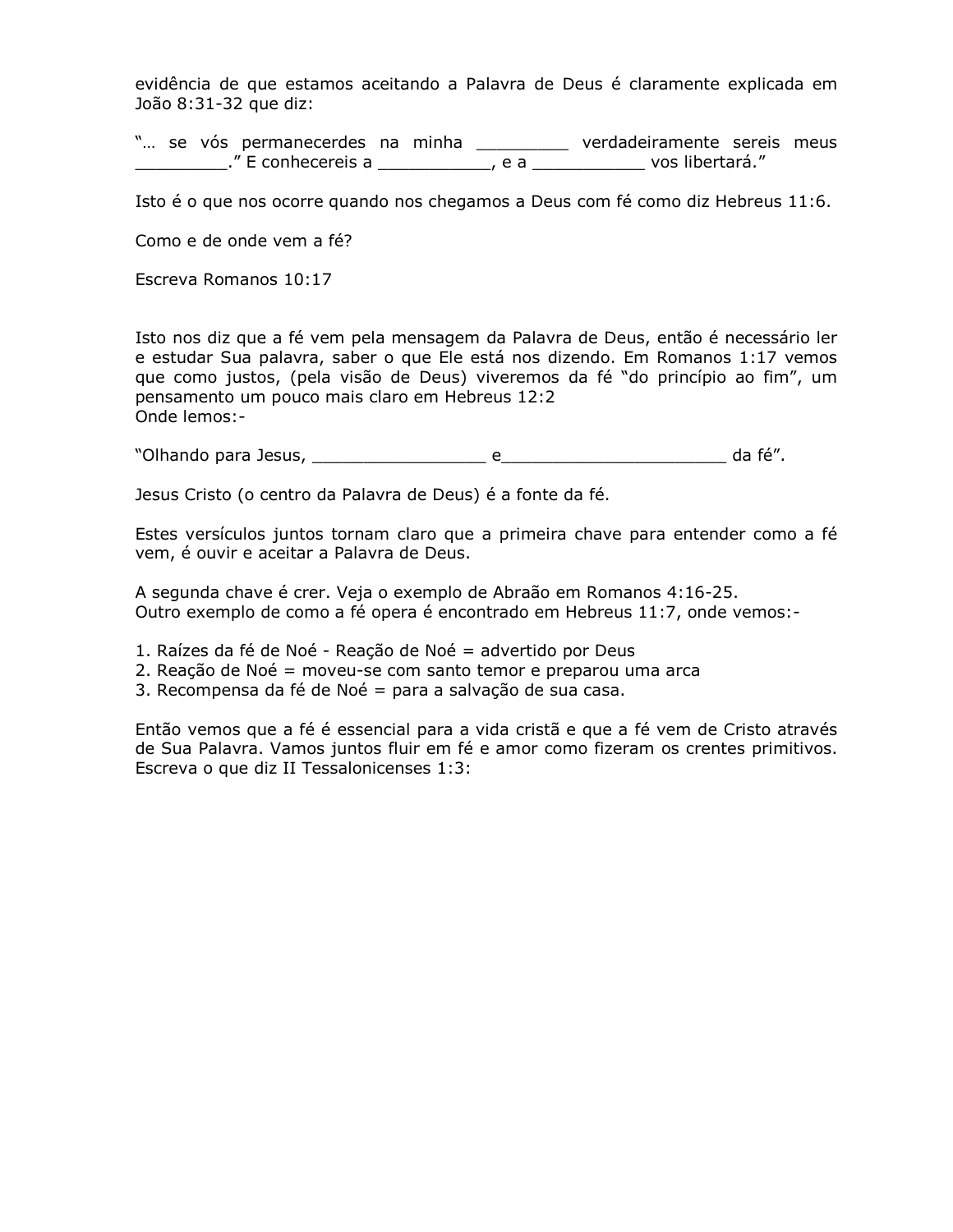# **ORIENTAÇÃO**

#### Versículo bíblico para memorização: Efésios 5:17

"Por isso não sejais insensatos, mas entendei qual seja a vontade do Senhor."

Muitas vezes somos encorajados na Bíblia a descobrir e realizar a vontade de Deus, não porque sejamos obrigados, muito pelo contrário, mas porque nós O amamos e sabemos que Ele nos ama. Podemos confiar que o desejo e a vontade dEle para nossa vida é somente o bem. Nosso desejo, segundo Jesus, deve ser o de querer agradar a Ele.

Escreva os seguintes versículos:-

João 6:38

João 17:4

De maneira similar encontramos o apóstolo Paulo seguindo o exemplo de Jesus de conhecer e cumprir a vontade de Deus em sua vida. Veja Atos 22, versículos 10 e 14, e II Timóteo

4:7, e responda estas questões:

| 1. Paulo soube da vontade de Deus para sua vida?      | Sim/Não |
|-------------------------------------------------------|---------|
| 2. Havia algum papel para o qual Paulo foi escolhido? | Sim/Não |
| 3. Paulo partiu para cumprir a vontade de Deus?       | Sim/Não |
| 4. Ele soube quando o trabalho estava feito?          | Sim/Não |

Quando lemos I Coríntios 2:1, vemos que ambos, Jesus e Paulo são exemplos a serem seguidos. A nossa prioridade número um é conhecer e realizar a vontade de Deus; é um constante exercício descobrir e obedecê-la, porque a vontade de Deus nos leva um passo de cada vez.

#### Por que a vontade de Deus é importante?

1. Deus quer cumprir Seu propósito em nossa geração por nosso intermédio, como Ele fez com o Rei Davi, Atos 13:36, João 15:16.

2. Louvamos e honramos a Deus quando fazemos o que Ele quer - João 17:4, Efésios  $1:9-12.$ 

3. Perdemos oportunidades para compartilhar a vida de Cristo com outros, quando não realizamos a Sua vontade. Efésios 5:15-17.

4. As promessas de Deus são cumpridas quando realizamos Sua vontade. Hebreus  $10:36$ 

5. Temos certeza da vida eterna quando cumprimos a Sua vontade. I João 2:17

6. Temos entrada no reino de Deus quando obedecemos a Sua vontade. Mateus 7.21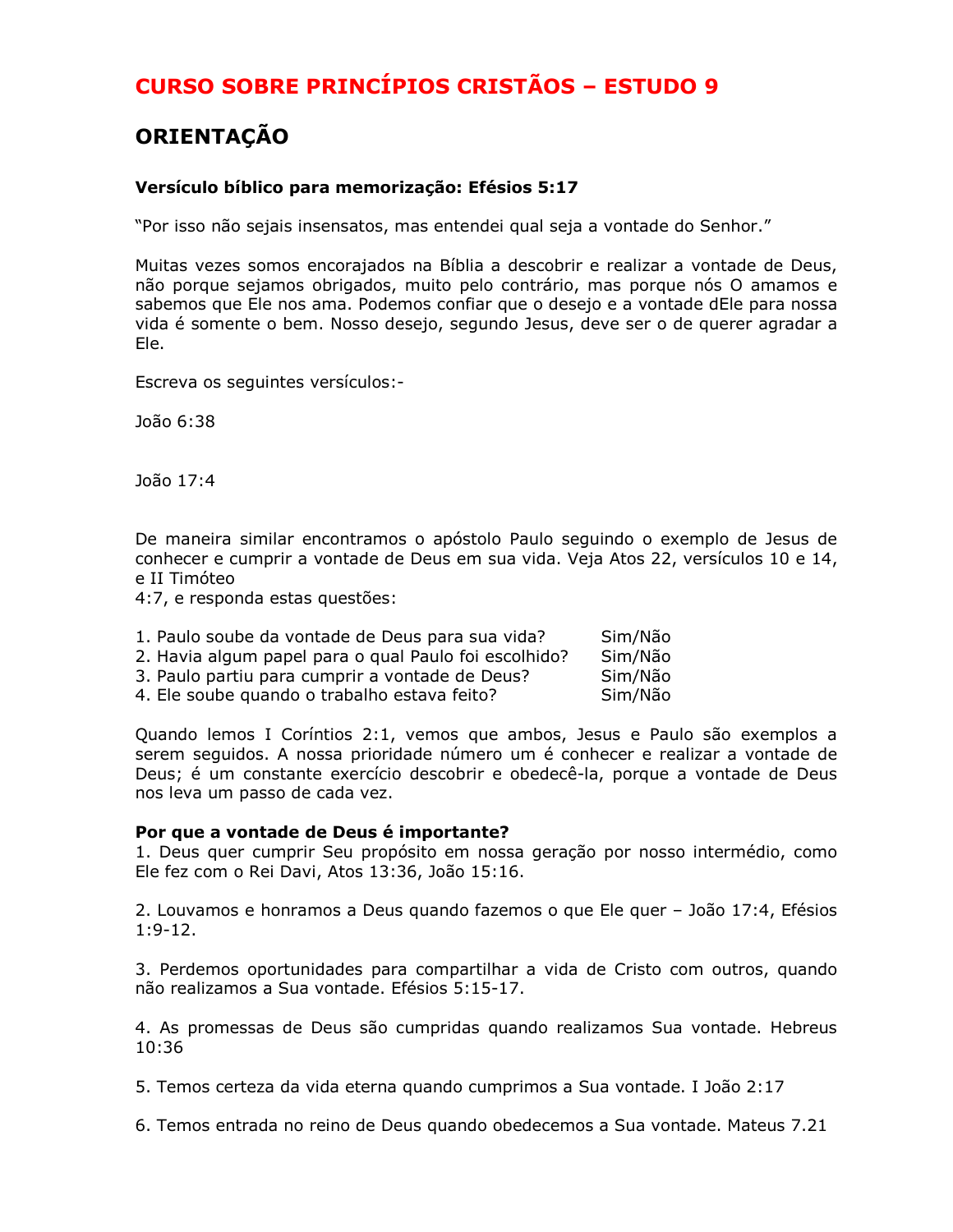7. Agradamos a Deus quando exercitamos a nossa fé em Cristo ao descobrir e realizar o que Ele quer para nós. Colossenses 1:9-12

Muitos outros versículos da Bíblia falam da importância tanto de conhecer como de realizar a vontade de Deus.

#### Como podemos descobrir a vontade de Deus?

Existem muitas coisas que Jesus nos ordenou a fazer:

Em João 15:12 somos ordenados a

Em Mateus 28:19 somos ordenados a ir e

Em Lucas 10:2 para pedir a ele para

Princípio Nº 1.

Sem a leitura regular da palavra de Deus não descobriremos Sua vontade. Ele quer nos falar através de Sua palavra. Salmo 119:105.

Princípio Nº 2.

Sem oração não temos comunicação com o nosso Pai e não podemos descobrir a alegria de conhecer a sua vontade, ou mente, ou planos e intenções de Deus para e em nossas vidas, que era o que Jesus ensinou aos seus discípulos a orarem em Mateus 6:10.

Princípio Nº 3.

Esteja disposto a fazer tudo o que Ele queira que você faça. Alquém disse, "Jesus somente irá levá-lo até onde você estiver disposto a ir". Render a nossa vida é o maior sacrifício que podemos fazer pelo Senhor.

Romanos 12:1 diz:

E I Samuel 15:22 igualmente declara:-"Eis que \_\_\_\_\_\_\_\_\_\_\_\_\_\_ é melhor do que sacrificar; e o atender é melhor do que a gordura de la contrata del contrata del contrata del contrata de la contrata de la contrata de la contrata de la contra

#### Como Achar a Vontade de Deus? - por Ralph Mahoney

1. Convicção interior - a orientação sempre começa aqui. Atos 20:22, 25, 29-31.

2. Confirmação nas escrituras - Veja Isaías 8:20, examinar tudo pela Palavra de Deus.

3. Confirmação Profética - Atos 20:23, 21:4-11 - nem sempre requerida.

4. Conselho piedoso - Atos 21.4, Provérbios 11:4, Salmo 1. O livro de Atos é sempre usado como uma verificação útil.

5. Evidências das circunstâncias – nem sempre ocorrem, mas portas geralmente se abrem.

6. A paz de Deus - Filipenses 4.6-7, a paz de Deus age como um árbitro.